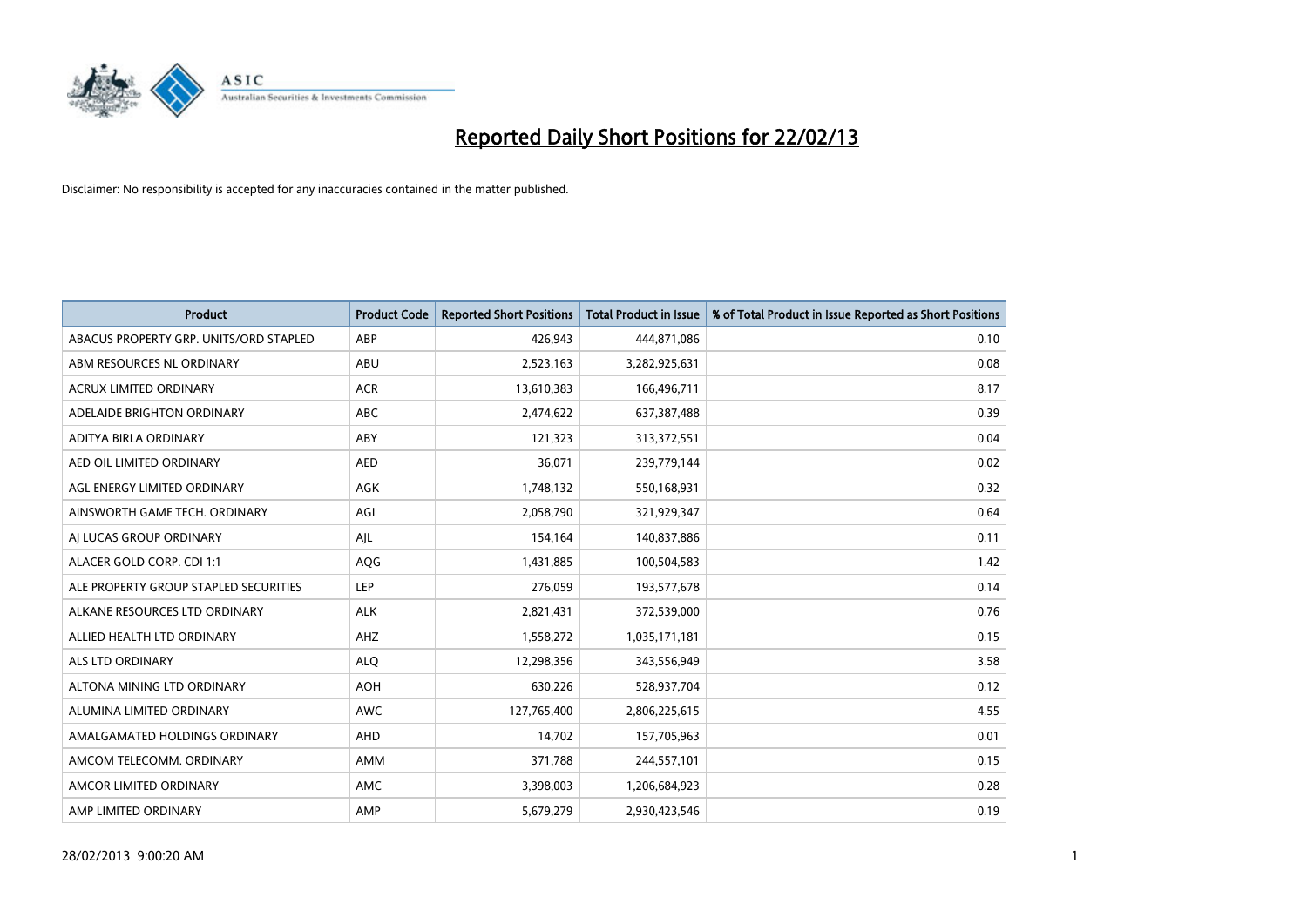

| <b>Product</b>                            | <b>Product Code</b> | <b>Reported Short Positions</b> | <b>Total Product in Issue</b> | % of Total Product in Issue Reported as Short Positions |
|-------------------------------------------|---------------------|---------------------------------|-------------------------------|---------------------------------------------------------|
| AMPELLA MINING ORDINARY                   | AMX                 | 4,528,438                       | 247,500,493                   | 1.83                                                    |
| ANGLOGOLD ASHANTI CDI 5:1                 | AGG                 | 500                             | 89,207,765                    | 0.00                                                    |
| ANSELL LIMITED ORDINARY                   | <b>ANN</b>          | 6,764,778                       | 130,768,652                   | 5.17                                                    |
| ANTARES ENERGY LTD ORDINARY               | AZZ                 | 487,338                         | 257,000,000                   | 0.19                                                    |
| ANZ BANKING GRP LTD ORDINARY              | ANZ                 | 5,111,214                       | 2,743,607,474                 | 0.19                                                    |
| APA GROUP STAPLED SECURITIES              | APA                 | 6,898,908                       | 827,350,325                   | 0.83                                                    |
| APN NEWS & MEDIA ORDINARY                 | <b>APN</b>          | 17,428,363                      | 661,526,586                   | 2.63                                                    |
| AQUARIUS PLATINUM. ORDINARY               | <b>AQP</b>          | 11,669,305                      | 486,851,336                   | 2.40                                                    |
| AQUILA RESOURCES ORDINARY                 | <b>AQA</b>          | 10,165,011                      | 411,804,442                   | 2.47                                                    |
| ARAFURA RESOURCE LTD ORDINARY             | ARU                 | 407,217                         | 441,270,644                   | 0.09                                                    |
| ARB CORPORATION ORDINARY                  | <b>ARP</b>          | 113,663                         | 72,481,302                    | 0.16                                                    |
| ARDENT LEISURE GROUP STAPLED SECURITIES   | AAD                 | 3,180,745                       | 397,774,513                   | 0.80                                                    |
| ARISTOCRAT LEISURE ORDINARY               | ALL                 | 9,690,253                       | 551,418,047                   | 1.76                                                    |
| ARRIUM LTD ORDINARY                       | ARI                 | 12,077,576                      | 1,351,527,328                 | 0.89                                                    |
| ASCIANO LIMITED ORDINARY                  | <b>AIO</b>          | 8,309,130                       | 975,385,664                   | 0.85                                                    |
| ASG GROUP LIMITED ORDINARY                | ASZ                 | 1,921,132                       | 206,720,839                   | 0.93                                                    |
| ASPEN GROUP ORD/UNITS STAPLED             | APZ                 | 349,164                         | 1,192,803,491                 | 0.03                                                    |
| ASPIRE MINING LTD ORDINARY                | AKM                 | 40,949                          | 620,594,556                   | 0.01                                                    |
| ASTRO JAP PROP GROUP STAPLED US PROHIBIT. | AJA                 | 4,682                           | 67,211,752                    | 0.01                                                    |
| ASX LIMITED ORDINARY                      | ASX                 | 3,799,925                       | 175,136,729                   | 2.17                                                    |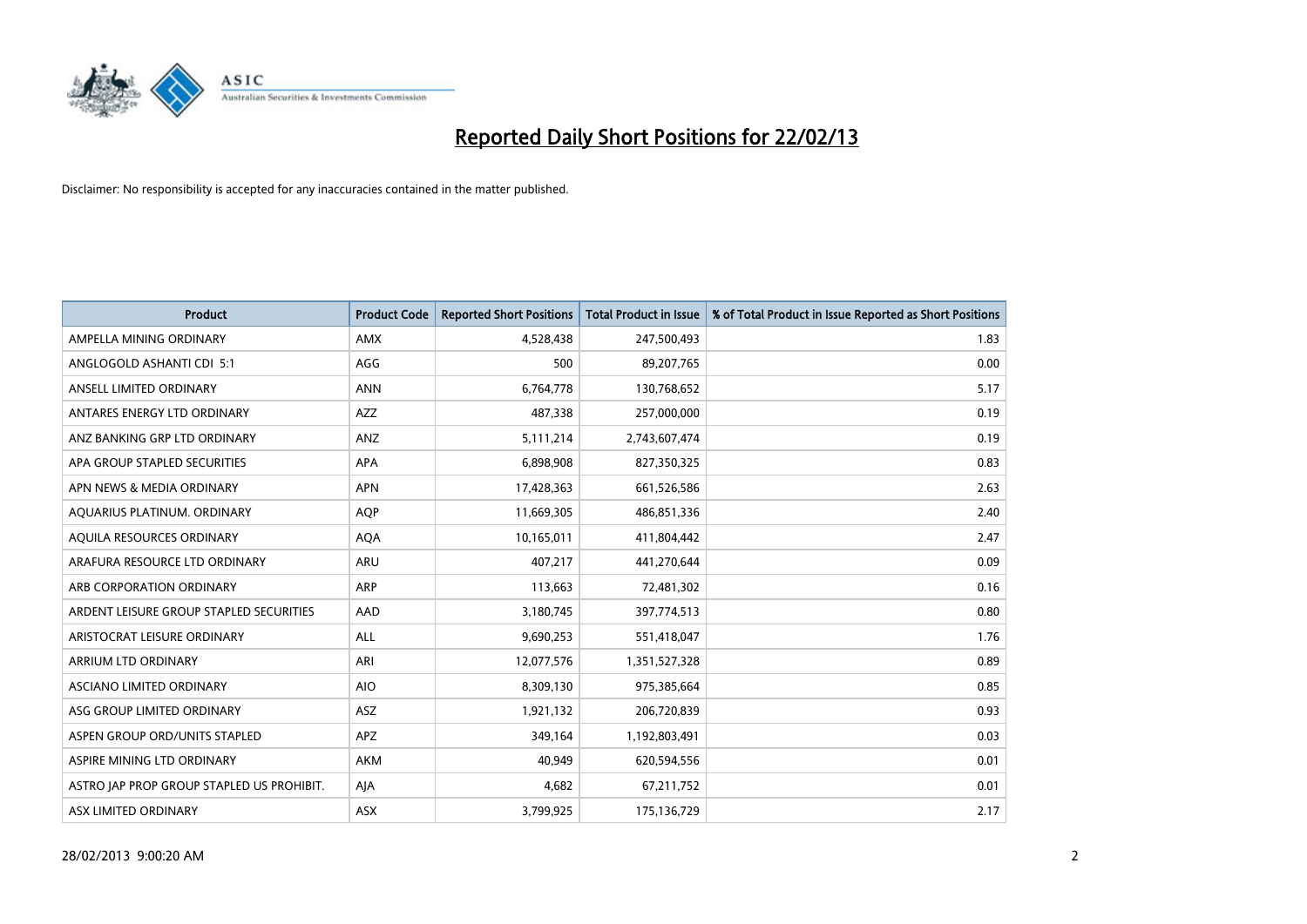

| <b>Product</b>                       | <b>Product Code</b> | <b>Reported Short Positions</b> | <b>Total Product in Issue</b> | % of Total Product in Issue Reported as Short Positions |
|--------------------------------------|---------------------|---------------------------------|-------------------------------|---------------------------------------------------------|
| ATLAS IRON LIMITED ORDINARY          | <b>AGO</b>          | 5,070,015                       | 909,718,409                   | 0.56                                                    |
| AURIZON HOLDINGS LTD ORDINARY        | AZJ                 | 10,939,497                      | 2,137,284,503                 | 0.51                                                    |
| AURORA OIL & GAS ORDINARY            | AUT                 | 9,321,032                       | 447,885,778                   | 2.08                                                    |
| AUSDRILL LIMITED ORDINARY            | ASL                 | 6,095,374                       | 309,451,963                   | 1.97                                                    |
| AUSENCO LIMITED ORDINARY             | <b>AAX</b>          | 974,743                         | 123,527,574                   | 0.79                                                    |
| <b>AUSTAL LIMITED ORDINARY</b>       | ASB                 | 323,510                         | 346,007,639                   | 0.09                                                    |
| AUSTBROKERS HOLDINGS ORDINARY        | <b>AUB</b>          | 19,061                          | 57,568,703                    | 0.03                                                    |
| AUSTIN ENGINEERING ORDINARY          | ANG                 | 434,966                         | 72,314,403                    | 0.60                                                    |
| AUSTRALAND PROPERTY STAPLED SECURITY | <b>ALZ</b>          | 265,338                         | 576,846,597                   | 0.05                                                    |
| AUSTRALIAN AGRICULT, ORDINARY        | <b>AAC</b>          | 1,029,079                       | 312,905,085                   | 0.33                                                    |
| AUSTRALIAN INFRASTR, UNITS/ORDINARY  | <b>AIX</b>          | 3,203,980                       | 620,733,944                   | 0.52                                                    |
| AUSTRALIAN PHARM, ORDINARY           | API                 | 320,268                         | 488,115,883                   | 0.07                                                    |
| AVIENNINGS LIMITED ORDINARY          | <b>AVI</b>          | 175,001                         | 274,588,694                   | 0.06                                                    |
| AWE LIMITED ORDINARY                 | AWE                 | 3,713,185                       | 522,116,985                   | 0.71                                                    |
| AZIMUTH RES LTD ORDINARY             | <b>AZH</b>          | 2,046,040                       | 430,626,680                   | 0.48                                                    |
| <b>BANDANNA ENERGY ORDINARY</b>      | <b>BND</b>          | 25,784,199                      | 528,481,199                   | 4.88                                                    |
| BANK OF QUEENSLAND. ORDINARY         | <b>BOQ</b>          | 6,209,879                       | 312,878,919                   | 1.98                                                    |
| <b>BASE RES LIMITED ORDINARY</b>     | <b>BSE</b>          | 448,900                         | 560,440,029                   | 0.08                                                    |
| <b>BATHURST RESOURCES ORDINARY</b>   | <b>BTU</b>          | 31,155,617                      | 697,247,997                   | 4.47                                                    |
| <b>BC IRON LIMITED ORDINARY</b>      | <b>BCI</b>          | 194,342                         | 122,729,384                   | 0.16                                                    |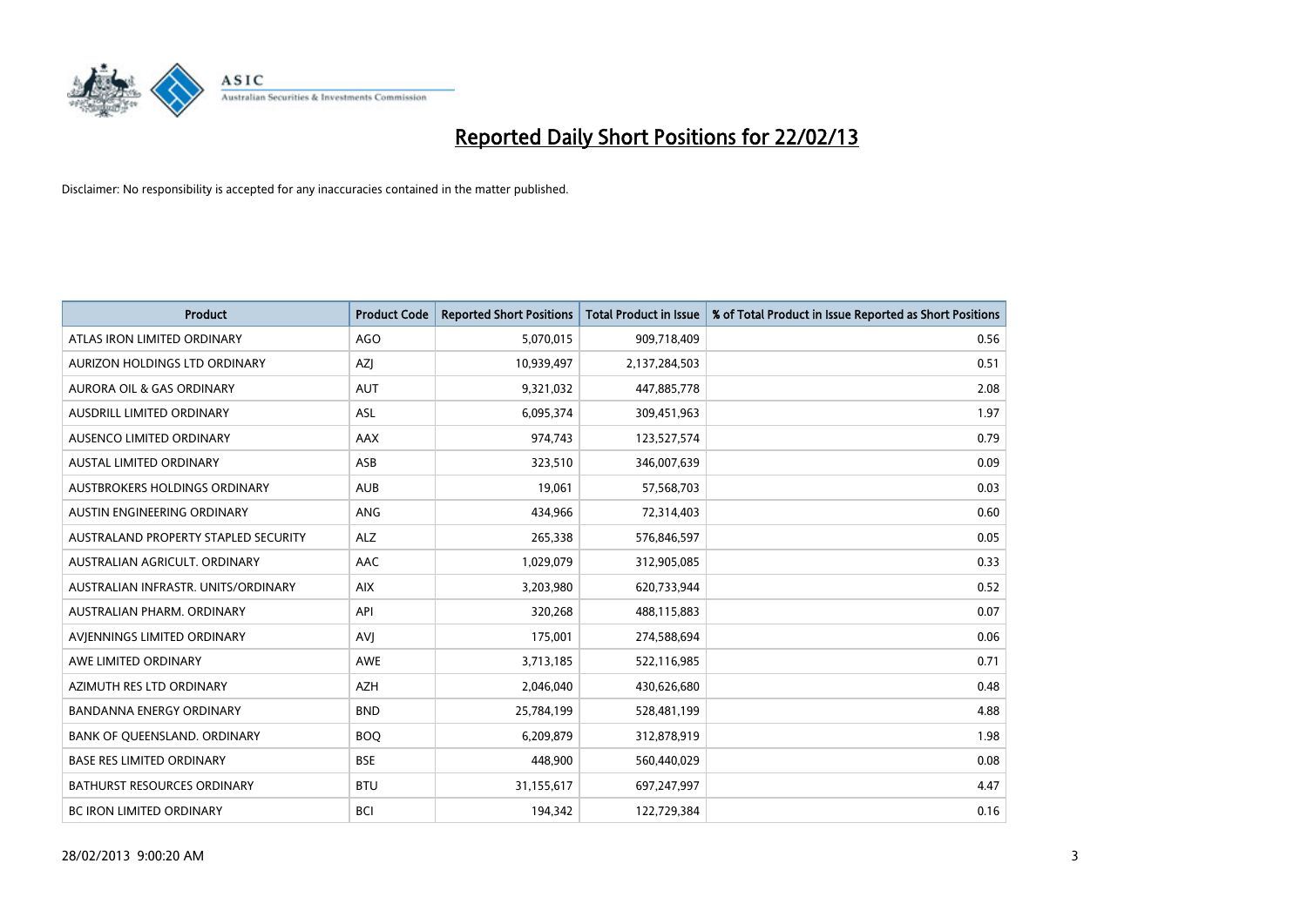

| <b>Product</b>                                | <b>Product Code</b> | <b>Reported Short Positions</b> | <b>Total Product in Issue</b> | % of Total Product in Issue Reported as Short Positions |
|-----------------------------------------------|---------------------|---------------------------------|-------------------------------|---------------------------------------------------------|
| BEACH ENERGY LIMITED ORDINARY                 | <b>BPT</b>          | 20,791,761                      | 1,263,677,572                 | 1.65                                                    |
| BEADELL RESOURCE LTD ORDINARY                 | <b>BDR</b>          | 20,315,900                      | 742,204,752                   | 2.74                                                    |
| <b>BEGA CHEESE LTD ORDINARY</b>               | <b>BGA</b>          | 53                              | 151,866,050                   | 0.00                                                    |
| BENDIGO AND ADELAIDE ORDINARY                 | <b>BEN</b>          | 9,673,135                       | 402,442,109                   | 2.40                                                    |
| BERKELEY RESOURCES ORDINARY                   | <b>BKY</b>          | 253,241                         | 179,393,273                   | 0.14                                                    |
| BHP BILLITON LIMITED ORDINARY                 | <b>BHP</b>          | 12,538,579                      | 3,211,691,105                 | 0.39                                                    |
| <b>BILLABONG ORDINARY</b>                     | <b>BBG</b>          | 6,943,669                       | 478,944,292                   | 1.45                                                    |
| <b>BLACKMORES LIMITED ORDINARY</b>            | <b>BKL</b>          | 2,999                           | 16,909,231                    | 0.02                                                    |
| <b>BLACKTHORN RESOURCES ORD US PROHIBITED</b> | <b>BTR</b>          | 138,105                         | 164,285,950                   | 0.08                                                    |
| <b>BLUESCOPE STEEL LTD ORDINARY</b>           | <b>BSL</b>          | 506,683                         | 558,243,305                   | 0.09                                                    |
| <b>BOART LONGYEAR ORDINARY</b>                | <b>BLY</b>          | 7,542,814                       | 461,163,412                   | 1.64                                                    |
| <b>BORAL LIMITED, ORDINARY</b>                | <b>BLD</b>          | 23,659,195                      | 766,370,951                   | 3.09                                                    |
| <b>BOUGAINVILLE COPPER ORDINARY</b>           | <b>BOC</b>          | $\mathbf{1}$                    | 401,062,500                   | 0.00                                                    |
| <b>BRADKEN LIMITED ORDINARY</b>               | <b>BKN</b>          | 10,994,525                      | 169,240,662                   | 6.50                                                    |
| <b>BRAMBLES LIMITED ORDINARY</b>              | <b>BXB</b>          | 2,277,061                       | 1,556,632,333                 | 0.15                                                    |
| BREVILLE GROUP LTD ORDINARY                   | <b>BRG</b>          | 61,565                          | 130,095,322                   | 0.05                                                    |
| BRICKWORKS LIMITED ORDINARY                   | <b>BKW</b>          | 16,886                          | 147,818,132                   | 0.01                                                    |
| <b>BROCKMAN MINING LTD ORDINARY</b>           | <b>BCK</b>          | 91,872                          | 7,414,338,229                 | 0.00                                                    |
| <b>BUCCANEER ENERGY LTD ORDINARY</b>          | <b>BCC</b>          | 1,000,000                       | 1,519,445,371                 | 0.07                                                    |
| <b>BURU ENERGY ORDINARY</b>                   | <b>BRU</b>          | 17,747,539                      | 273,912,685                   | 6.48                                                    |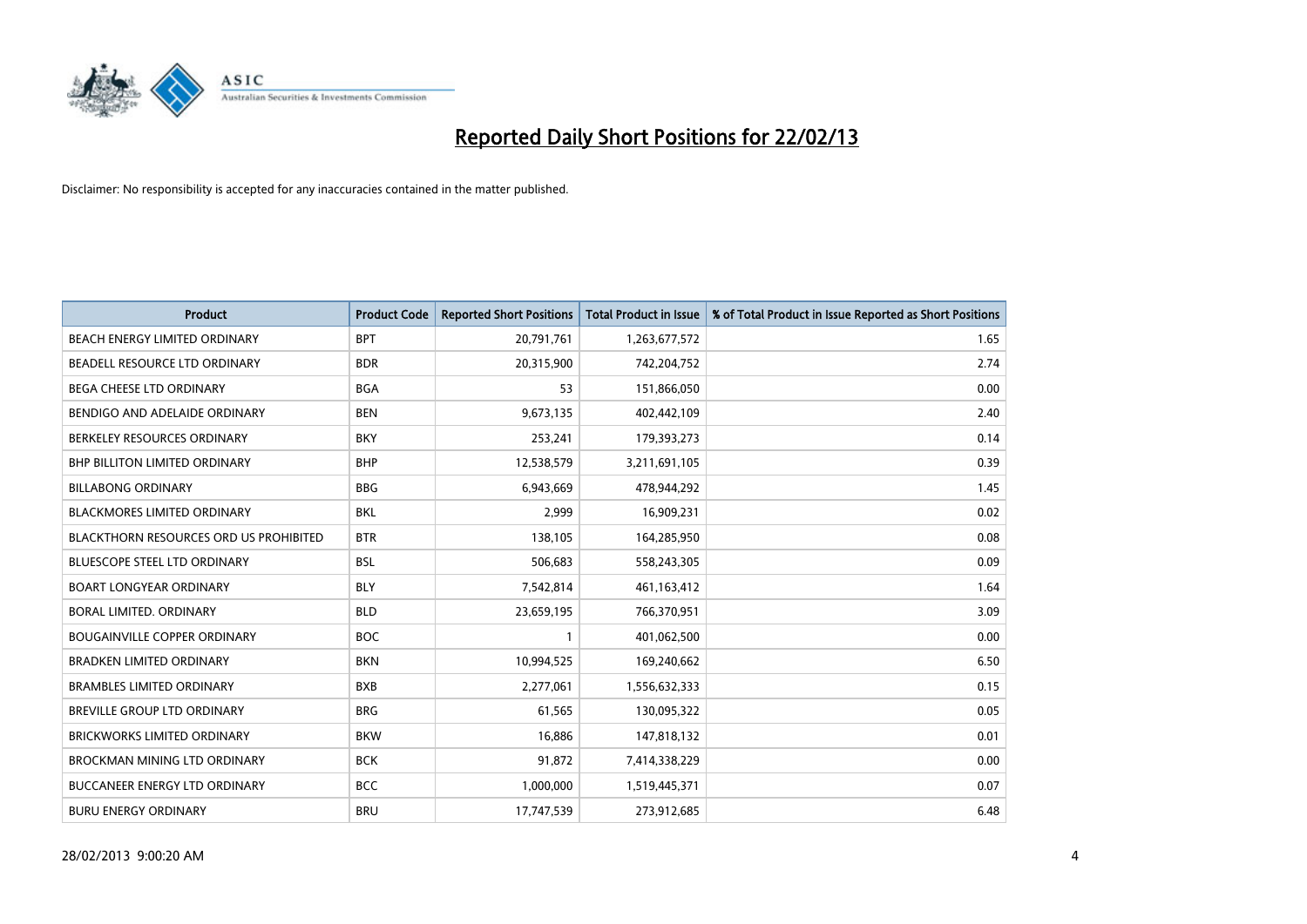

| <b>Product</b>                          | <b>Product Code</b> | <b>Reported Short Positions</b> | Total Product in Issue | % of Total Product in Issue Reported as Short Positions |
|-----------------------------------------|---------------------|---------------------------------|------------------------|---------------------------------------------------------|
| <b>BWP TRUST ORDINARY UNITS</b>         | <b>BWP</b>          | 2,212,976                       | 533,645,790            | 0.41                                                    |
| CABCHARGE AUSTRALIA ORDINARY            | CAB                 | 7,207,327                       | 120,430,683            | 5.98                                                    |
| <b>CALIBRE GROUP LTD ORDINARY</b>       | <b>CGH</b>          | 843,313                         | 307,378,401            | 0.27                                                    |
| CALTEX AUSTRALIA ORDINARY               | <b>CTX</b>          | 3,034,963                       | 270,000,000            | 1.12                                                    |
| CAPE LAMBERT RES LTD ORDINARY           | <b>CFE</b>          | 628,355                         | 688,308,792            | 0.09                                                    |
| CARABELLA RES LTD ORDINARY              | <b>CLR</b>          | 53,326                          | 152,361,547            | 0.03                                                    |
| <b>CARBON ENERGY ORDINARY</b>           | <b>CNX</b>          | 48,071                          | 779,807,322            | 0.01                                                    |
| CARDNO LIMITED ORDINARY                 | CDD                 | 6,656,242                       | 141,648,006            | 4.70                                                    |
| <b>CARINDALE PROPERTY UNIT</b>          | <b>CDP</b>          | 101                             | 70,000,000             | 0.00                                                    |
| CARNARVON PETROLEUM ORDINARY            | <b>CVN</b>          | 134,170                         | 937,857,700            | 0.01                                                    |
| CARSALES.COM LTD ORDINARY               | <b>CRZ</b>          | 4,902,090                       | 235,768,495            | 2.08                                                    |
| <b>CASH CONVERTERS ORDINARY</b>         | CCV                 | 54,353                          | 423,861,025            | 0.01                                                    |
| CEDAR WOODS PROP. ORDINARY              | <b>CWP</b>          | 5,111                           | 73,047,793             | 0.01                                                    |
| CENTRAL PETROLEUM ORDINARY              | <b>CTP</b>          | 1,392,571                       | 1,388,978,845          | 0.10                                                    |
| <b>CERAMIC FUEL CELLS ORDINARY</b>      | <b>CFU</b>          | 390                             | 1,559,231,320          | 0.00                                                    |
| CFS RETAIL TRUST GRP STAPLED SECURITIES | <b>CFX</b>          | 46,902,436                      | 2,828,495,659          | 1.66                                                    |
| CHALLENGER DIV.PRO. STAPLED UNITS       | <b>CDI</b>          | 82,787                          | 214,101,013            | 0.04                                                    |
| <b>CHALLENGER LIMITED ORDINARY</b>      | <b>CGF</b>          | 2,022,645                       | 537,083,442            | 0.38                                                    |
| CHARTER HALL GROUP STAPLED US PROHIBIT. | <b>CHC</b>          | 418,977                         | 298,860,383            | 0.14                                                    |
| <b>CHARTER HALL RETAIL UNITS</b>        | <b>COR</b>          | 776,158                         | 337,582,974            | 0.23                                                    |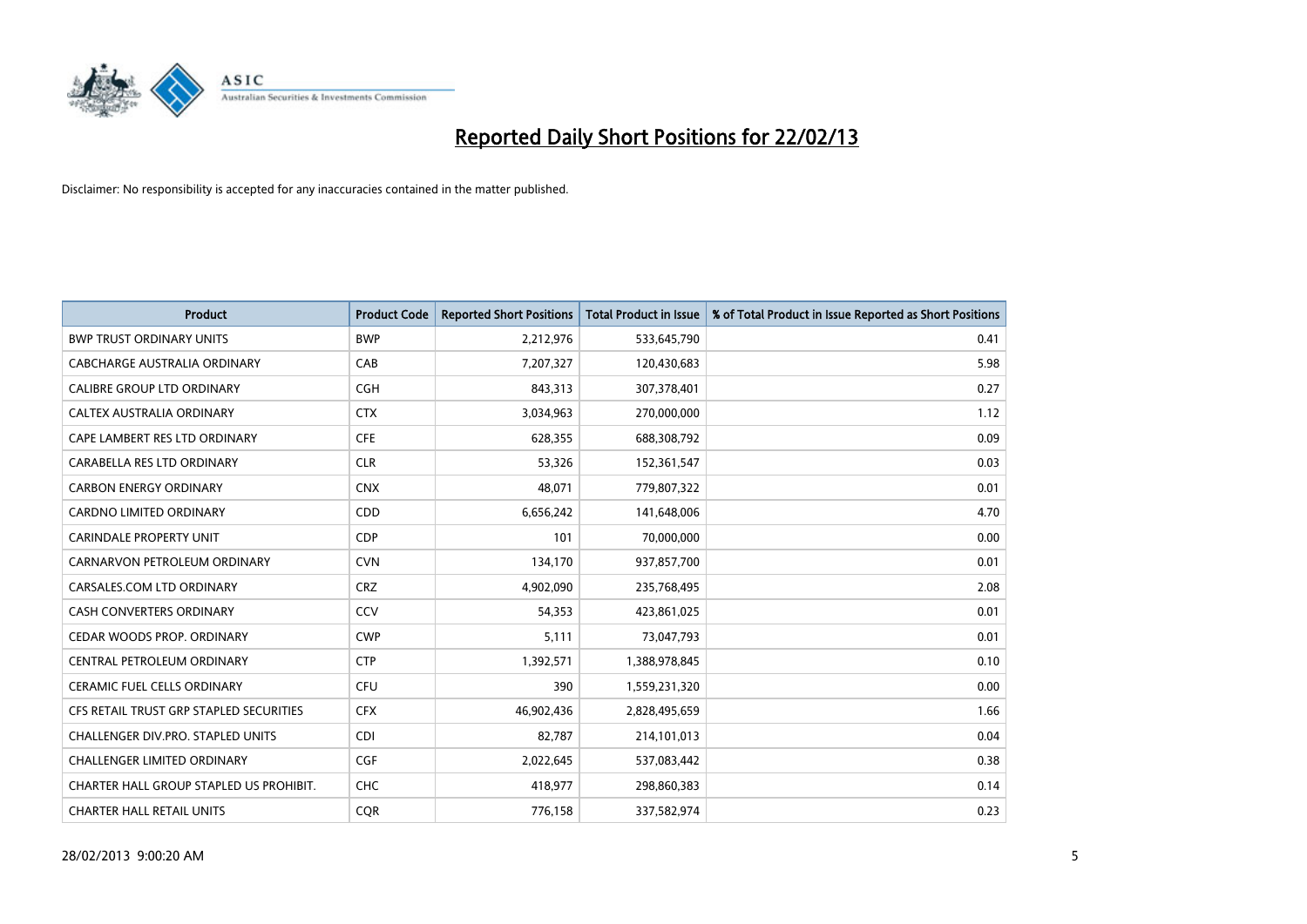

| <b>Product</b>                          | <b>Product Code</b> | <b>Reported Short Positions</b> | <b>Total Product in Issue</b> | % of Total Product in Issue Reported as Short Positions |
|-----------------------------------------|---------------------|---------------------------------|-------------------------------|---------------------------------------------------------|
| <b>CHORUS LIMITED ORDINARY</b>          | <b>CNU</b>          | 1,017,498                       | 385,082,123                   | 0.26                                                    |
| CITIGOLD CORP LTD ORDINARY              | <b>CTO</b>          | 153,427                         | 1,352,907,765                 | 0.01                                                    |
| <b>CLOUGH LIMITED ORDINARY</b>          | <b>CLO</b>          | 243,864                         | 775,565,556                   | 0.03                                                    |
| COAL OF AFRICA LTD ORDINARY             | <b>CZA</b>          | 47,650                          | 1,048,368,613                 | 0.00                                                    |
| <b>COALSPUR MINES LTD ORDINARY</b>      | <b>CPL</b>          | 14,397,349                      | 634,148,901                   | 2.27                                                    |
| COCA-COLA AMATIL ORDINARY               | <b>CCL</b>          | 2,294,816                       | 762,133,414                   | 0.30                                                    |
| <b>COCHLEAR LIMITED ORDINARY</b>        | <b>COH</b>          | 4,116,171                       | 57,032,519                    | 7.22                                                    |
| COCKATOO COAL ORDINARY                  | <b>COK</b>          | 13,273,116                      | 1,016,746,908                 | 1.31                                                    |
| <b>CODAN LIMITED ORDINARY</b>           | <b>CDA</b>          | 78.681                          | 176,926,104                   | 0.04                                                    |
| <b>COLLECTION HOUSE ORDINARY</b>        | <b>CLH</b>          | 1,000                           | 112,434,420                   | 0.00                                                    |
| <b>COLLINS FOODS LTD ORDINARY</b>       | <b>CKF</b>          | 509,983                         | 93,000,003                    | 0.55                                                    |
| COMMONWEALTH BANK, ORDINARY             | <b>CBA</b>          | 10,905,675                      | 1,609,180,841                 | 0.68                                                    |
| <b>COMMONWEALTH PROP ORDINARY UNITS</b> | <b>CPA</b>          | 12,204,636                      | 2,347,003,413                 | 0.52                                                    |
| <b>COMPASS RESOURCES ORDINARY</b>       | <b>CMR</b>          | 7,472                           | 1,403,744,100                 | 0.00                                                    |
| <b>COMPUTERSHARE LTD ORDINARY</b>       | <b>CPU</b>          | 10,755,315                      | 555,664,059                   | 1.94                                                    |
| COOPER ENERGY LTD ORDINARY              | <b>COE</b>          | 165,416                         | 329,034,654                   | 0.05                                                    |
| <b>CORDLIFE LIMITED ORDINARY</b>        | CBB                 | 6,666                           | 172,687,354                   | 0.00                                                    |
| <b>CORP TRAVEL LIMITED ORDINARY</b>     | <b>CTD</b>          | 134,863                         | 74,971,020                    | 0.18                                                    |
| <b>COUGAR ENERGY ORDINARY</b>           | <b>CXY</b>          | 5,250,000                       | 1,390,675,714                 | 0.38                                                    |
| <b>CREDIT CORP GROUP ORDINARY</b>       | <b>CCP</b>          | 12,365                          | 45,932,899                    | 0.03                                                    |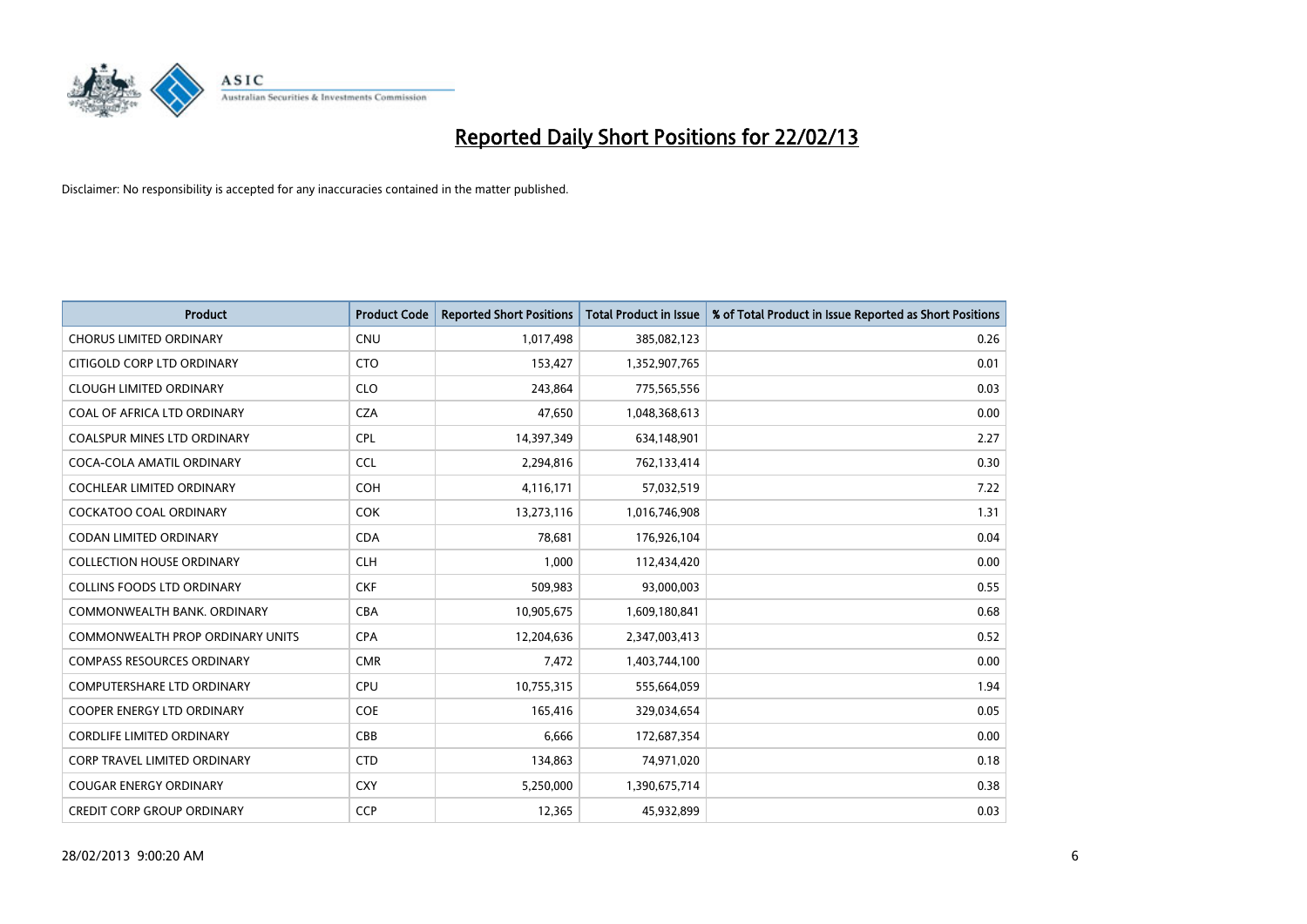

| Product                                 | <b>Product Code</b> | <b>Reported Short Positions</b> | <b>Total Product in Issue</b> | % of Total Product in Issue Reported as Short Positions |
|-----------------------------------------|---------------------|---------------------------------|-------------------------------|---------------------------------------------------------|
| <b>CROMWELL PROP STAPLED SECURITIES</b> | <b>CMW</b>          | 145,606                         | 1,460,982,142                 | 0.01                                                    |
| <b>CROWN LIMITED ORDINARY</b>           | <b>CWN</b>          | 4,177,776                       | 728,394,185                   | 0.57                                                    |
| <b>CSG LIMITED ORDINARY</b>             | CSV                 | 137,179                         | 278,155,477                   | 0.05                                                    |
| <b>CSL LIMITED ORDINARY</b>             | <b>CSL</b>          | 1,327,188                       | 498,199,305                   | 0.27                                                    |
| <b>CSR LIMITED ORDINARY</b>             | <b>CSR</b>          | 47,916,760                      | 506,000,315                   | 9.47                                                    |
| <b>CUDECO LIMITED ORDINARY</b>          | CDU                 | 2,925,095                       | 199,877,294                   | 1.46                                                    |
| DART ENERGY LTD ORDINARY                | <b>DTE</b>          | 15,864,291                      | 878,668,388                   | 1.81                                                    |
| DATA#3 LIMITED ORDINARY                 | <b>DTL</b>          | 1,556                           | 153,974,950                   | 0.00                                                    |
| DAVID JONES LIMITED ORDINARY            | <b>DJS</b>          | 59,671,741                      | 531,788,775                   | 11.22                                                   |
| DECMIL GROUP LIMITED ORDINARY           | <b>DCG</b>          | 649,206                         | 168,203,219                   | 0.39                                                    |
| DEEP YELLOW LIMITED ORDINARY            | <b>DYL</b>          | 500,000                         | 1,553,507,294                 | 0.03                                                    |
| DEXUS PROPERTY GROUP STAPLED UNITS      | <b>DXS</b>          | 10,530,061                      | 4,839,024,176                 | 0.22                                                    |
| DISCOVERY METALS LTD ORDINARY           | <b>DML</b>          | 1,964,550                       | 486,986,451                   | 0.40                                                    |
| DOMINO PIZZA ENTERPR ORDINARY           | <b>DMP</b>          | 23,158                          | 70,192,674                    | 0.03                                                    |
| DORAY MINERALS LTD ORDINARY             | <b>DRM</b>          | 79,459                          | 141,866,768                   | 0.06                                                    |
| DOWNER EDI LIMITED ORDINARY             | <b>DOW</b>          | 3,947,026                       | 429,100,296                   | 0.92                                                    |
| DRILLSEARCH ENERGY ORDINARY             | <b>DLS</b>          | 1,270,455                       | 427,353,371                   | 0.30                                                    |
| DUET GROUP STAPLED US PROHIBIT.         | <b>DUE</b>          | 10,155,443                      | 1,169,314,842                 | 0.87                                                    |
| DULUXGROUP LIMITED ORDINARY             | <b>DLX</b>          | 6,231,409                       | 374,507,181                   | 1.66                                                    |
| <b>DWS LTD ORDINARY</b>                 | <b>DWS</b>          | 387,655                         | 132,362,763                   | 0.29                                                    |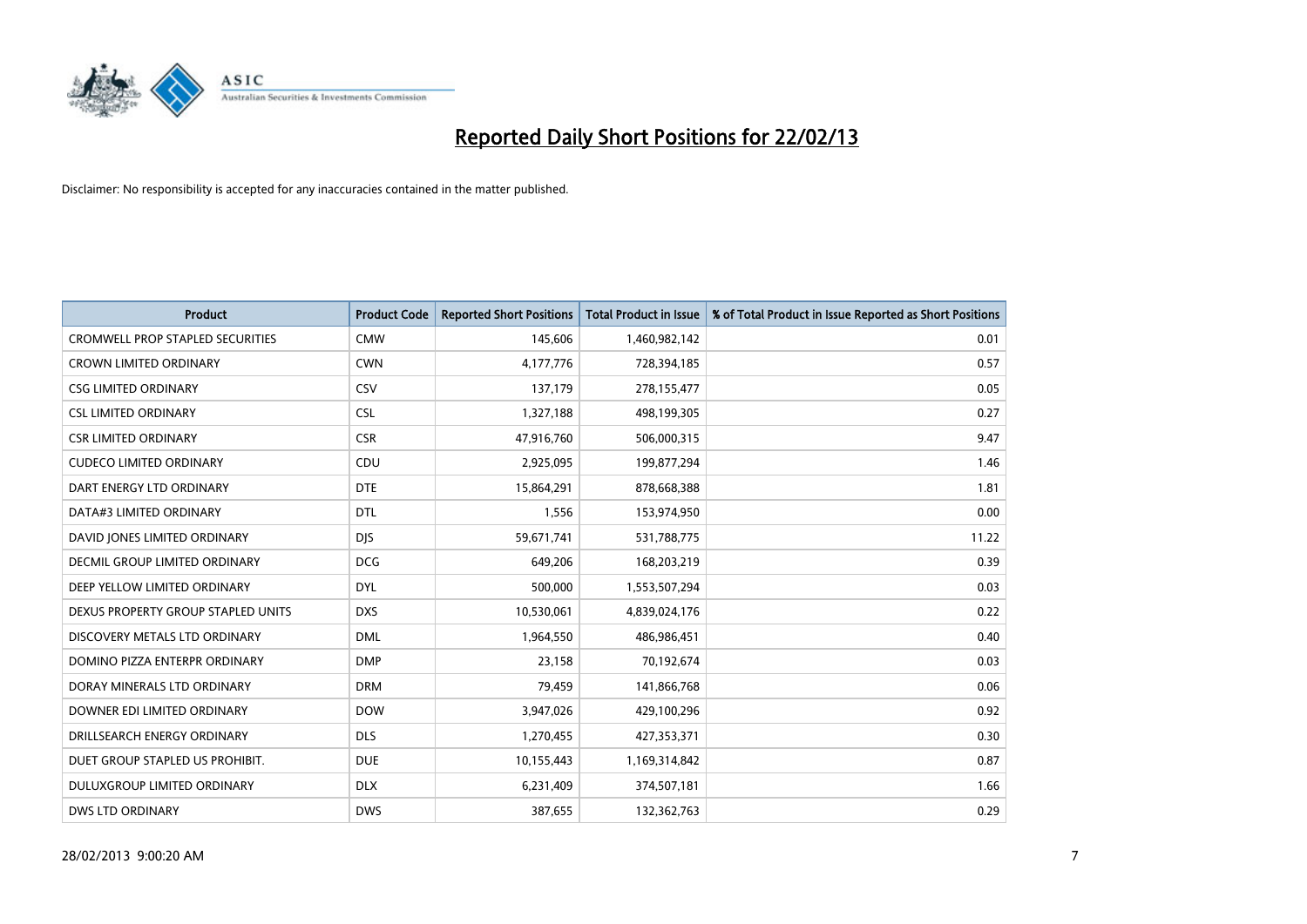

| <b>Product</b>                         | <b>Product Code</b> | <b>Reported Short Positions</b> | <b>Total Product in Issue</b> | % of Total Product in Issue Reported as Short Positions |
|----------------------------------------|---------------------|---------------------------------|-------------------------------|---------------------------------------------------------|
| ECHO ENTERTAINMENT ORDINARY            | <b>EGP</b>          | 8,594,324                       | 825,672,730                   | 1.04                                                    |
| ELDERS LIMITED ORDINARY                | <b>ELD</b>          | 18,488,831                      | 448,598,480                   | 4.12                                                    |
| ELEMENTAL MINERALS ORDINARY            | <b>ELM</b>          | 40,739                          | 288,587,228                   | 0.01                                                    |
| ELEMENTOS LIMITED ORDINARY             | <b>ELT</b>          | 16                              | 149,531,420                   | 0.00                                                    |
| <b>EMECO HOLDINGS ORDINARY</b>         | <b>EHL</b>          | 6,698,992                       | 599,675,707                   | 1.12                                                    |
| <b>ENDEAVOUR MIN CORP CDI 1:1</b>      | <b>EVR</b>          | 213,340                         | 129,653,699                   | 0.16                                                    |
| ENERGY RESOURCES ORDINARY 'A'          | ERA                 | 7,391,162                       | 517,725,062                   | 1.43                                                    |
| ENERGY WORLD CORPOR. ORDINARY          | <b>EWC</b>          | 18,478,824                      | 1,734,166,672                 | 1.07                                                    |
| <b>ENVESTRA LIMITED ORDINARY</b>       | <b>ENV</b>          | 8,695,611                       | 1,603,333,497                 | 0.54                                                    |
| EVOLUTION MINING LTD ORDINARY          | <b>EVN</b>          | 8,538,691                       | 708,092,989                   | 1.21                                                    |
| FAIRFAX MEDIA LTD ORDINARY             | <b>FXJ</b>          | 380,492,002                     | 2,351,955,725                 | 16.18                                                   |
| FAR LTD ORDINARY                       | <b>FAR</b>          | 21,000,000                      | 2,499,846,742                 | 0.84                                                    |
| FEDERATION CNTRES ORD/UNIT STAPLED SEC | <b>FDC</b>          | 6,954,700                       | 1,427,391,696                 | 0.49                                                    |
| FINBAR GROUP LIMITED ORDINARY          | <b>FRI</b>          | 997                             | 214,824,630                   | 0.00                                                    |
| FKP PROPERTY GROUP STAPLED SECURITIES  | <b>FKP</b>          | 5,600,318                       | 321,578,705                   | 1.74                                                    |
| FLEETWOOD CORP ORDINARY                | <b>FWD</b>          | 3,069,818                       | 60,033,258                    | 5.11                                                    |
| FLETCHER BUILDING ORDINARY             | <b>FBU</b>          | 4,218,727                       | 684,793,538                   | 0.62                                                    |
| FLEXIGROUP LIMITED ORDINARY            | <b>FXL</b>          | 52,826                          | 287,469,669                   | 0.02                                                    |
| FLIGHT CENTRE ORDINARY                 | <b>FLT</b>          | 10,883,382                      | 100,170,726                   | 10.86                                                   |
| <b>FLINDERS MINES LTD ORDINARY</b>     | <b>FMS</b>          | 2,421,194                       | 1,821,300,404                 | 0.13                                                    |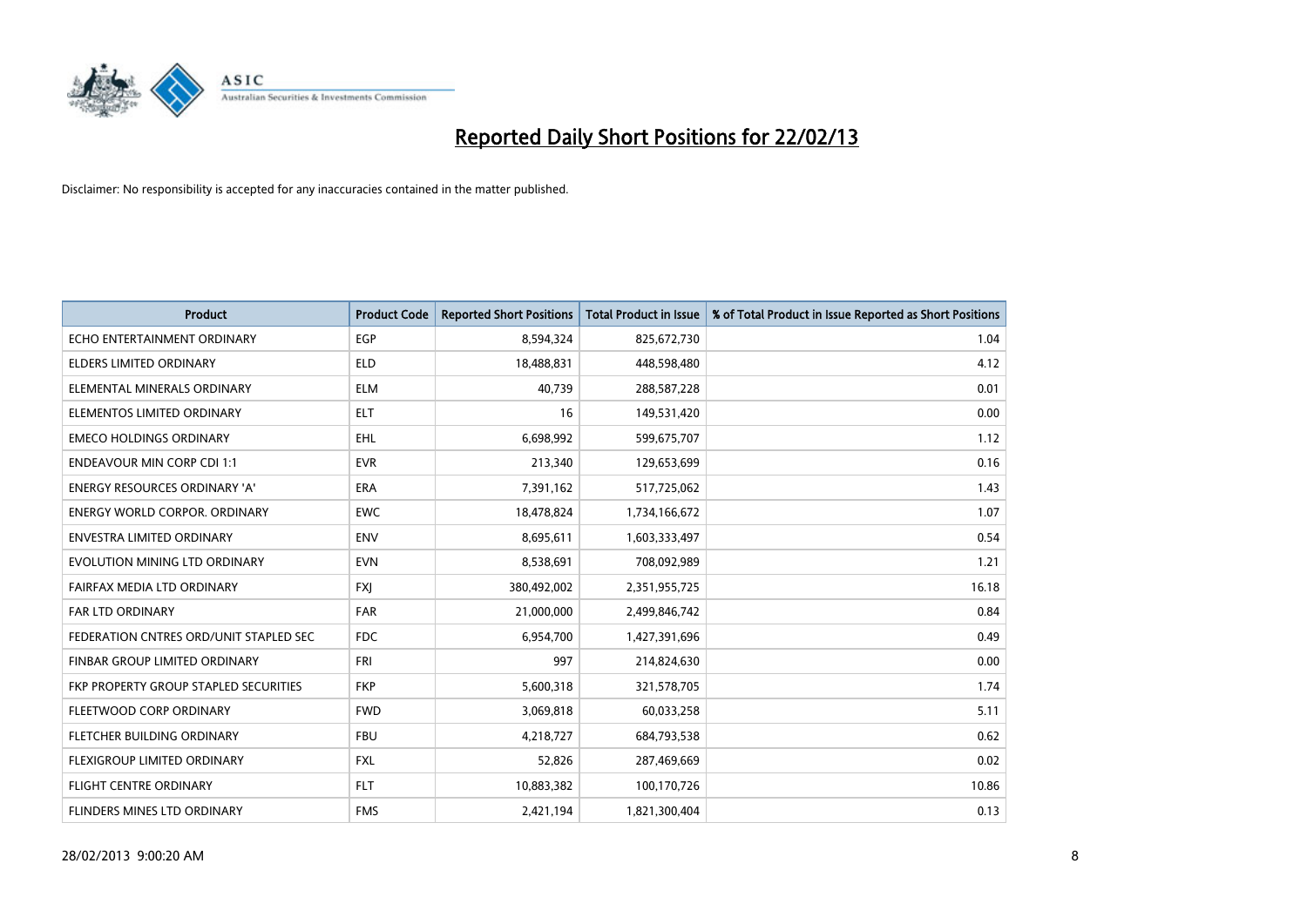

| <b>Product</b>                                   | <b>Product Code</b> | <b>Reported Short Positions</b> | <b>Total Product in Issue</b> | % of Total Product in Issue Reported as Short Positions |
|--------------------------------------------------|---------------------|---------------------------------|-------------------------------|---------------------------------------------------------|
| <b>FOCUS MINERALS LTD ORDINARY</b>               | <b>FML</b>          | 1,400,770                       | 8,822,771,352                 | 0.02                                                    |
| FONTERRA SHARE FUND ORDINARY UNITS               | FSF                 | 41,660                          | 95,689,327                    | 0.04                                                    |
| <b>FORGE GROUP LIMITED ORDINARY</b>              | FGE                 | 87,343                          | 86,169,014                    | 0.10                                                    |
| <b>FORTESCUE METALS GRP ORDINARY</b>             | <b>FMG</b>          | 151,847,612                     | 3,113,798,659                 | 4.88                                                    |
| <b>G.U.D. HOLDINGS ORDINARY</b>                  | GUD                 | 3,895,329                       | 71,341,319                    | 5.46                                                    |
| <b>G8 EDUCATION LIMITED ORDINARY</b>             | <b>GEM</b>          | 408,268                         | 270,940,348                   | 0.15                                                    |
| <b>GALAXY RESOURCES ORDINARY</b>                 | GXY                 | 3,745,005                       | 560,357,421                   | 0.67                                                    |
| <b>GENETIC TECHNOLOGIES ORDINARY</b>             | <b>GTG</b>          | 469,950                         | 475,471,819                   | 0.10                                                    |
| <b>GEODYNAMICS LIMITED ORDINARY</b>              | GDY                 | 850                             | 406,452,608                   | 0.00                                                    |
| <b>GINDALBIE METALS LTD ORDINARY</b>             | <b>GBG</b>          | 40,245,671                      | 1,404,350,200                 | 2.87                                                    |
| <b>GOODMAN FIELDER, ORDINARY</b>                 | <b>GFF</b>          | 25,995,993                      | 1,955,559,207                 | 1.33                                                    |
| <b>GOODMAN GROUP STAPLED US PROHIBIT.</b>        | <b>GMG</b>          | 3,243,461                       | 1,713,233,947                 | 0.19                                                    |
| <b>GPT GROUP STAPLED SEC.</b>                    | <b>GPT</b>          | 8,118,700                       | 1,768,731,729                 | 0.46                                                    |
| <b>GRAINCORP LIMITED A CLASS ORDINARY</b>        | <b>GNC</b>          | 1,226,550                       | 228,855,628                   | 0.54                                                    |
| <b>GRANGE RESOURCES, ORDINARY</b>                | <b>GRR</b>          | 1,580,607                       | 1,156,181,782                 | 0.14                                                    |
| <b>GREENLAND MIN EN LTD ORDINARY</b>             | GGG                 | 4,808,529                       | 567,937,409                   | 0.85                                                    |
| <b>GROWTHPOINT PROPERTY ORD/UNIT STAPLED SEC</b> | GOZ                 | 2,214                           | 390,292,970                   | 0.00                                                    |
| <b>GRYPHON MINERALS LTD ORDINARY</b>             | GRY                 | 26,470,270                      | 400,464,983                   | 6.61                                                    |
| <b>GUILDFORD COAL LTD ORDINARY</b>               | <b>GUF</b>          | 1,196,991                       | 521,046,899                   | 0.23                                                    |
| <b>GUINNESS PEAT GROUP. CDI 1:1</b>              | <b>GPG</b>          | 1,150,000                       | 197,084,022                   | 0.58                                                    |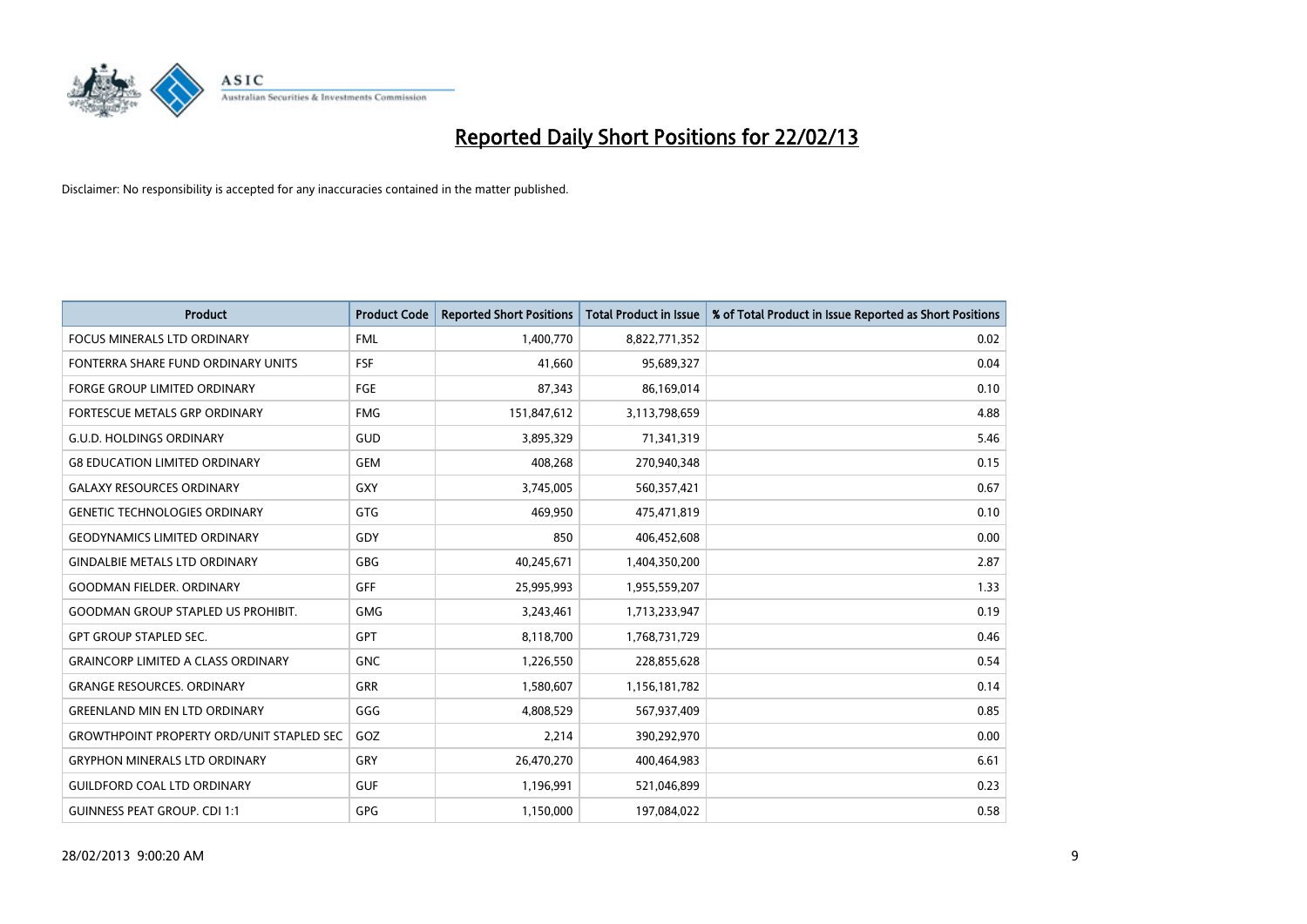

| <b>Product</b>                       | <b>Product Code</b> | <b>Reported Short Positions</b> | <b>Total Product in Issue</b> | % of Total Product in Issue Reported as Short Positions |
|--------------------------------------|---------------------|---------------------------------|-------------------------------|---------------------------------------------------------|
| <b>GUIARAT NRE COAL LTD ORDINARY</b> | <b>GNM</b>          | 1,624,800                       | 1,376,138,678                 | 0.12                                                    |
| <b>GUNNS LIMITED ORDINARY</b>        | <b>GNS</b>          | 51,772,667                      | 848,401,559                   | 6.10                                                    |
| <b>GWA GROUP LTD ORDINARY</b>        | <b>GWA</b>          | 6,426,805                       | 304,706,899                   | 2.11                                                    |
| HARVEY NORMAN ORDINARY               | <b>HVN</b>          | 103,992,372                     | 1,062,316,784                 | 9.79                                                    |
| HASTIE GROUP LIMITED ORDINARY        | <b>HST</b>          | 233,914                         | 137,353,504                   | 0.17                                                    |
| <b>HENDERSON GROUP CDI 1:1</b>       | <b>HGG</b>          | 2,149,489                       | 718,996,007                   | 0.30                                                    |
| HFA HOLDINGS LIMITED ORDINARY        | <b>HFA</b>          | 3,809                           | 117,332,831                   | 0.00                                                    |
| HIGHLANDS PACIFIC ORDINARY           | <b>HIG</b>          | 483,892                         | 789,132,854                   | 0.06                                                    |
| HILLGROVE RES LTD ORDINARY           | <b>HGO</b>          | 2,044,546                       | 1,022,760,221                 | 0.20                                                    |
| HILLS HOLDINGS LTD ORDINARY          | <b>HIL</b>          | 2,759,281                       | 246,500,444                   | 1.12                                                    |
| HORIZON OIL LIMITED ORDINARY         | <b>HZN</b>          | 32,215,194                      | 1,133,316,515                 | 2.84                                                    |
| <b>ICON ENERGY LIMITED ORDINARY</b>  | ICN                 | 1,724,608                       | 533,391,210                   | 0.32                                                    |
| <b>IINET LIMITED ORDINARY</b>        | <b>IIN</b>          | 201,595                         | 161,238,847                   | 0.13                                                    |
| <b>ILUKA RESOURCES ORDINARY</b>      | ILU                 | 57,718,535                      | 418,700,517                   | 13.79                                                   |
| <b>IMDEX LIMITED ORDINARY</b>        | <b>IMD</b>          | 3,303,075                       | 210,473,188                   | 1.57                                                    |
| IMF (AUSTRALIA) LTD ORDINARY         | IMF                 | 753,953                         | 123,201,716                   | 0.61                                                    |
| <b>INCITEC PIVOT ORDINARY</b>        | IPL                 | 6,598,436                       | 1,628,730,107                 | 0.41                                                    |
| <b>INDEPENDENCE GROUP ORDINARY</b>   | <b>IGO</b>          | 2,643,777                       | 232,882,535                   | 1.14                                                    |
| <b>INDOPHIL RESOURCES ORDINARY</b>   | <b>IRN</b>          | 462,700                         | 1,203,146,194                 | 0.04                                                    |
| INFIGEN ENERGY STAPLED SECURITIES    | IFN                 | 3,310,175                       | 762,265,972                   | 0.43                                                    |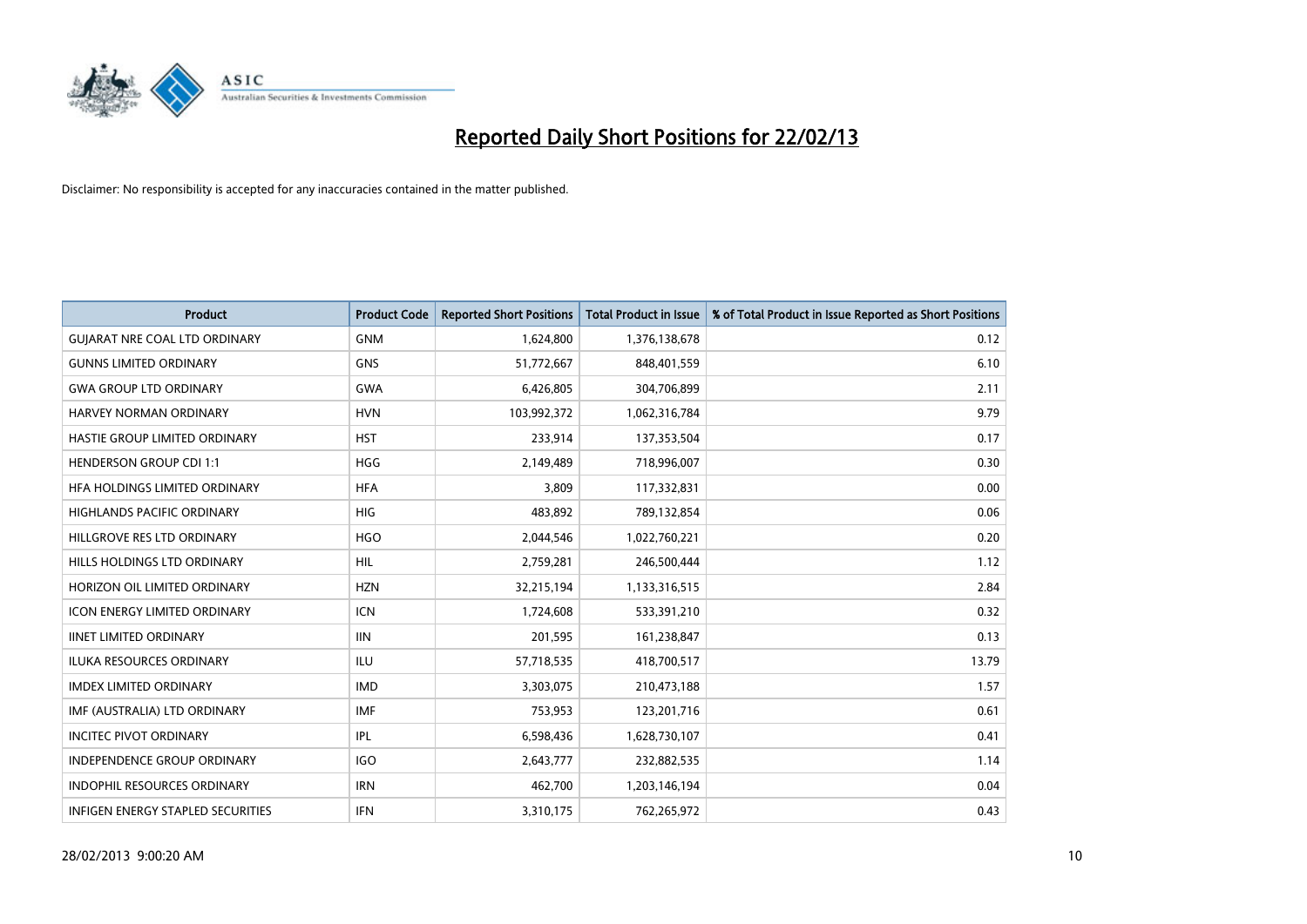

| <b>Product</b>                                | <b>Product Code</b> | <b>Reported Short Positions</b> | <b>Total Product in Issue</b> | % of Total Product in Issue Reported as Short Positions |
|-----------------------------------------------|---------------------|---------------------------------|-------------------------------|---------------------------------------------------------|
| <b>INFOMEDIA LTD ORDINARY</b>                 | <b>IFM</b>          | 54,299                          | 303,276,855                   | 0.02                                                    |
| <b>INSURANCE AUSTRALIA ORDINARY</b>           | IAG                 | 3,517,007                       | 2,079,034,021                 | 0.17                                                    |
| <b>INTEGRATED RESEARCH ORDINARY</b>           | IRI                 | 101,054                         | 168,359,453                   | 0.06                                                    |
| <b>INTREPID MINES ORDINARY</b>                | <b>IAU</b>          | 9,869,256                       | 555,623,798                   | 1.78                                                    |
| <b>INVESTA OFFICE FUND STAPLED SECURITIES</b> | <b>IOF</b>          | 2,800,607                       | 614,047,458                   | 0.46                                                    |
| <b>INVOCARE LIMITED ORDINARY</b>              | <b>IVC</b>          | 2,762,464                       | 110,030,298                   | 2.51                                                    |
| ION LIMITED ORDINARY                          | <b>ION</b>          | 164,453                         | 256,365,105                   | 0.06                                                    |
| <b>IOOF HOLDINGS LTD ORDINARY</b>             | IFL                 | 1,462,074                       | 232,091,225                   | 0.63                                                    |
| <b>IRESS LIMITED ORDINARY</b>                 | <b>IRE</b>          | 2,066,539                       | 128,620,231                   | 1.61                                                    |
| <b>IRON ORE HOLDINGS ORDINARY</b>             | <b>IOH</b>          | 39,352                          | 161,174,005                   | 0.02                                                    |
| <b>IVANHOE AUSTRALIA ORDINARY</b>             | <b>IVA</b>          | 1,561,914                       | 724,339,661                   | 0.22                                                    |
| JAMES HARDIE INDUST CHESS DEPOSITARY INT      | <b>IHX</b>          | 7,530,074                       | 440,917,727                   | 1.71                                                    |
| <b>JB HI-FI LIMITED ORDINARY</b>              | <b>IBH</b>          | 18,987,247                      | 98,893,976                    | 19.20                                                   |
| <b>JUMBO INTERACTIVE ORDINARY</b>             | JIN                 | 6,675                           | 43,112,560                    | 0.02                                                    |
| <b>JUPITER MINES ORDINARY</b>                 | <b>IMS</b>          | 2,017                           | 2,281,835,383                 | 0.00                                                    |
| <b>KAGARA LTD ORDINARY</b>                    | KZL                 | 3,034,147                       | 798,953,117                   | 0.38                                                    |
| KANGAROO RES LTD ORDINARY                     | <b>KRL</b>          | 46,484                          | 3,434,430,012                 | 0.00                                                    |
| KAROON GAS AUSTRALIA ORDINARY                 | <b>KAR</b>          | 384,858                         | 221,420,769                   | 0.17                                                    |
| KATHMANDU HOLD LTD ORDINARY                   | <b>KMD</b>          | 17,209                          | 200,215,894                   | 0.01                                                    |
| <b>KBL MINING LIMITED ORDINARY</b>            | <b>KBL</b>          | 1,820                           | 293,535,629                   | 0.00                                                    |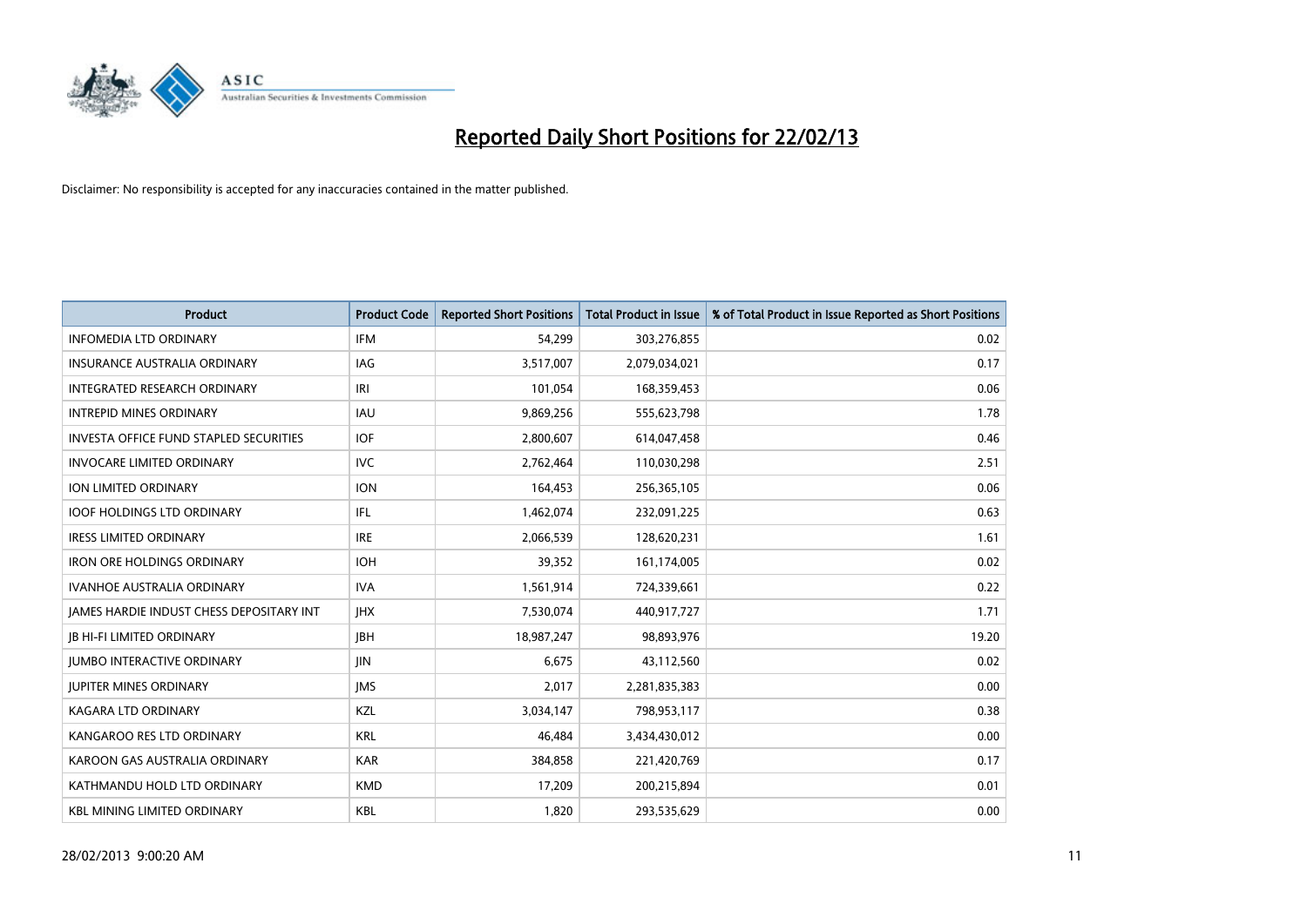

| <b>Product</b>                        | <b>Product Code</b> | <b>Reported Short Positions</b> | <b>Total Product in Issue</b> | % of Total Product in Issue Reported as Short Positions |
|---------------------------------------|---------------------|---------------------------------|-------------------------------|---------------------------------------------------------|
| KINGSGATE CONSOLID. ORDINARY          | <b>KCN</b>          | 13,612,711                      | 151,828,173                   | 8.97                                                    |
| KINGSROSE MINING LTD ORDINARY         | <b>KRM</b>          | 357,912                         | 291,959,871                   | 0.12                                                    |
| LEIGHTON HOLDINGS ORDINARY            | LEI                 | 8,181,802                       | 337,164,188                   | 2.43                                                    |
| LEND LEASE GROUP UNIT/ORD STAPLED     | <b>LLC</b>          | 4,466,473                       | 574,351,883                   | 0.78                                                    |
| LINC ENERGY LTD ORDINARY              | <b>LNC</b>          | 17,345,293                      | 517,770,424                   | 3.35                                                    |
| LYCOPODIUM LIMITED ORDINARY           | <b>LYL</b>          | 303                             | 38,755,103                    | 0.00                                                    |
| LYNAS CORPORATION ORDINARY            | <b>LYC</b>          | 187,571,970                     | 1,960,801,292                 | 9.57                                                    |
| M2 TELECOMMUNICATION ORDINARY         | <b>MTU</b>          | 7,817,529                       | 158,016,251                   | 4.95                                                    |
| <b>MACA LIMITED ORDINARY</b>          | <b>MLD</b>          | 1,327,491                       | 150,000,000                   | 0.88                                                    |
| <b>MACMAHON HOLDINGS ORDINARY</b>     | <b>MAH</b>          | 9,435,967                       | 1,261,699,966                 | 0.75                                                    |
| MACO ATLAS ROADS GRP ORDINARY STAPLED | <b>MOA</b>          | 7,153,989                       | 478,531,436                   | 1.49                                                    |
| MACQUARIE GROUP LTD ORDINARY          | MQG                 | 4,160,622                       | 339,180,329                   | 1.23                                                    |
| <b>MATRIX C &amp; E LTD ORDINARY</b>  | <b>MCE</b>          | 3,757,071                       | 94,555,428                    | 3.97                                                    |
| MAVERICK DRILLING ORDINARY            | <b>MAD</b>          | 9,580,878                       | 452,726,751                   | 2.12                                                    |
| MCMILLAN SHAKESPEARE ORDINARY         | <b>MMS</b>          | 233,540                         | 74,523,965                    | 0.31                                                    |
| MEDUSA MINING LTD ORDINARY            | <b>MML</b>          | 3,436,291                       | 188,903,911                   | 1.82                                                    |
| MELBOURNE IT LIMITED ORDINARY         | MLB                 | 502,022                         | 82,451,363                    | 0.61                                                    |
| MEO AUSTRALIA LTD ORDINARY            | <b>MEO</b>          | 432,047                         | 627,264,587                   | 0.07                                                    |
| <b>MERMAID MARINE ORDINARY</b>        | <b>MRM</b>          | 1,359,376                       | 223,832,900                   | 0.61                                                    |
| MESOBLAST LIMITED ORDINARY            | <b>MSB</b>          | 18,571,121                      | 287,840,322                   | 6.45                                                    |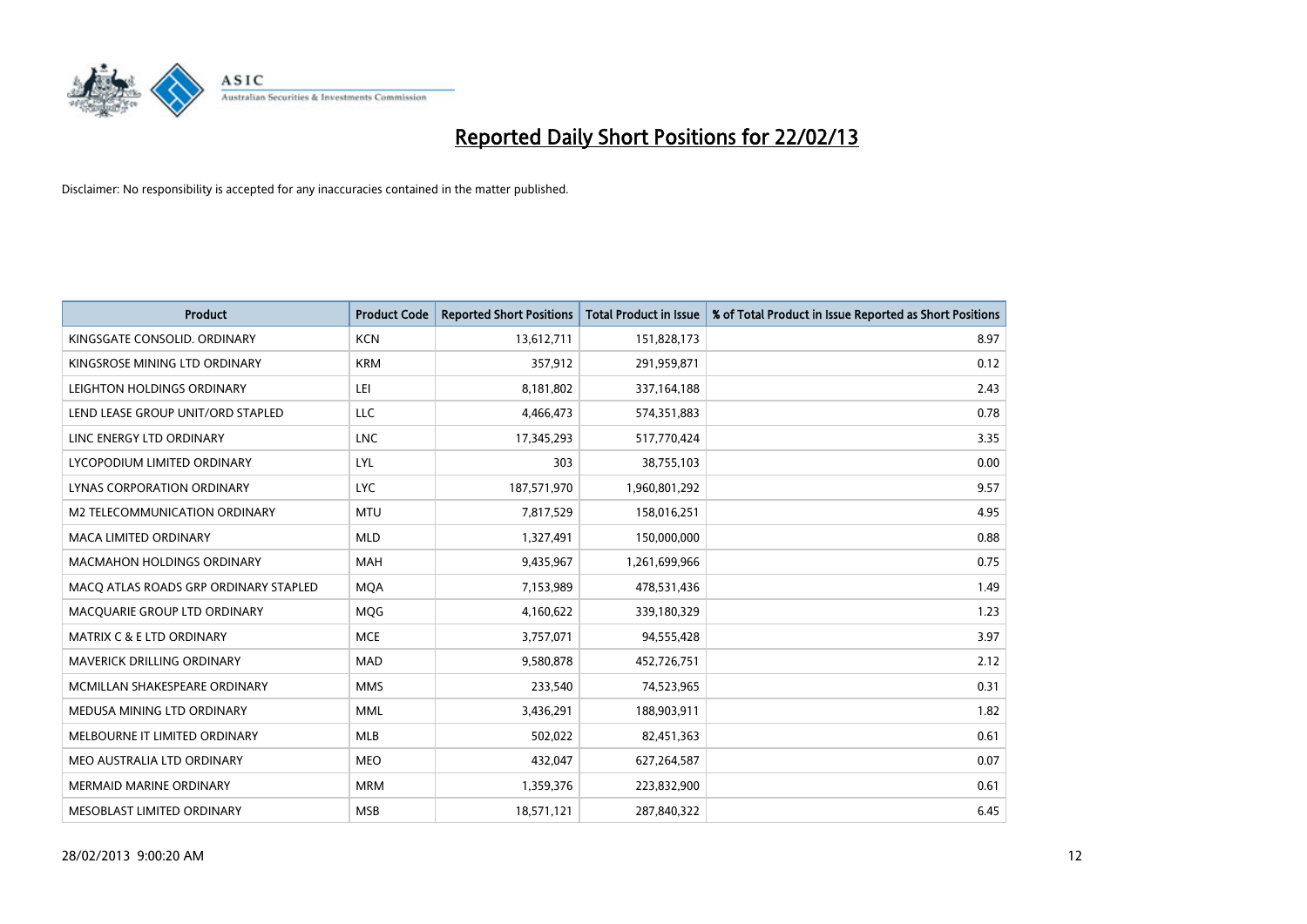

| <b>Product</b>                    | <b>Product Code</b> | <b>Reported Short Positions</b> | <b>Total Product in Issue</b> | % of Total Product in Issue Reported as Short Positions |
|-----------------------------------|---------------------|---------------------------------|-------------------------------|---------------------------------------------------------|
| METALS X LIMITED ORDINARY         | <b>MLX</b>          | 81,169                          | 1,651,766,110                 | 0.00                                                    |
| METCASH LIMITED ORDINARY          | <b>MTS</b>          | 95,438,615                      | 880,704,786                   | 10.84                                                   |
| METMINCO LIMITED ORDINARY         | <b>MNC</b>          | 54,825                          | 1,749,543,023                 | 0.00                                                    |
| MICLYN EXP OFFSHR ORDINARY        | <b>MIO</b>          | 8,803                           | 278,639,188                   | 0.00                                                    |
| MILTON CORPORATION ORDINARY       | <b>MLT</b>          | 12,800                          | 121,625,655                   | 0.01                                                    |
| MINCOR RESOURCES NL ORDINARY      | <b>MCR</b>          | 2,265,845                       | 188,208,274                   | 1.20                                                    |
| MINERAL DEPOSITS ORDINARY         | <b>MDL</b>          | 965,063                         | 83,538,786                    | 1.16                                                    |
| MINERAL RESOURCES, ORDINARY       | <b>MIN</b>          | 1,770,073                       | 185,724,169                   | 0.95                                                    |
| MIRABELA NICKEL LTD ORDINARY      | <b>MBN</b>          | 11,992,147                      | 876,765,094                   | 1.37                                                    |
| MIRVAC GROUP STAPLED SECURITIES   | <b>MGR</b>          | 4,906,902                       | 3,425,587,451                 | 0.14                                                    |
| MOLOPO ENERGY LTD ORDINARY        | <b>MPO</b>          | 858,279                         | 246,230,752                   | 0.35                                                    |
| MONADELPHOUS GROUP ORDINARY       | <b>MND</b>          | 7,534,657                       | 90,663,543                    | 8.31                                                    |
| MORTGAGE CHOICE LTD ORDINARY      | <b>MOC</b>          | 2,286,408                       | 123,431,282                   | 1.85                                                    |
| <b>MOUNT GIBSON IRON ORDINARY</b> | <b>MGX</b>          | 5,661,720                       | 1,090,584,232                 | 0.52                                                    |
| MULTIPLEX SITES SITES             | <b>MXUPA</b>        | 602                             | 4,500,000                     | 0.01                                                    |
| MURCHISON METALS LTD ORDINARY     | <b>MMX</b>          | 3,813,204                       | 450,497,346                   | 0.85                                                    |
| <b>MYER HOLDINGS LTD ORDINARY</b> | <b>MYR</b>          | 78,540,813                      | 583,384,551                   | 13.46                                                   |
| <b>MYSTATE LIMITED ORDINARY</b>   | <b>MYS</b>          | 22.399                          | 87,117,374                    | 0.03                                                    |
| NATIONAL AUST, BANK ORDINARY      | <b>NAB</b>          | 9,217,157                       | 2,342,259,881                 | 0.39                                                    |
| NAVITAS LIMITED ORDINARY          | <b>NVT</b>          | 12,225,071                      | 375,367,918                   | 3.26                                                    |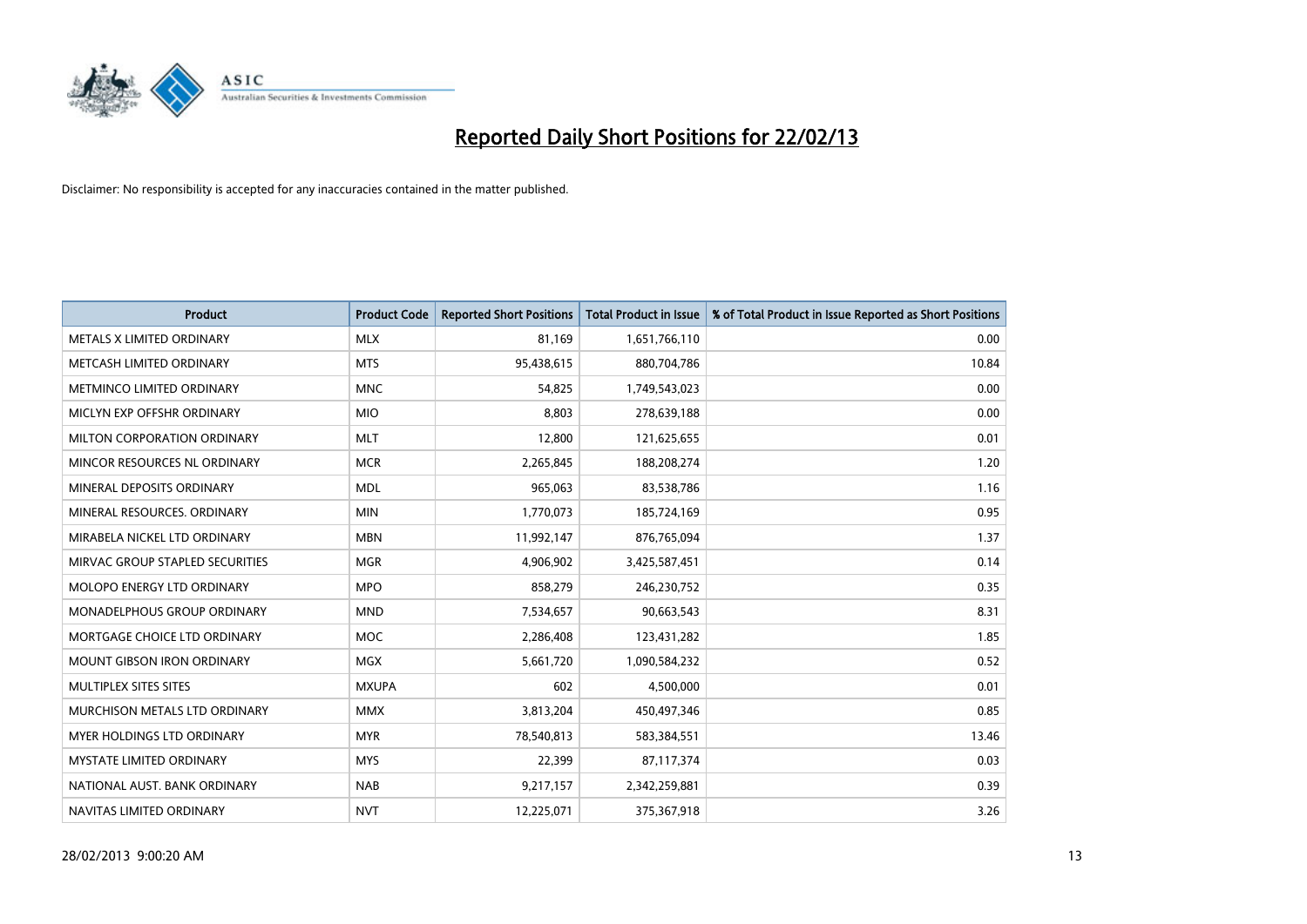

| <b>Product</b>                        | <b>Product Code</b> | <b>Reported Short Positions</b> | <b>Total Product in Issue</b> | % of Total Product in Issue Reported as Short Positions |
|---------------------------------------|---------------------|---------------------------------|-------------------------------|---------------------------------------------------------|
| NEON ENERGY LIMITED ORDINARY          | <b>NEN</b>          | 2,747,207                       | 549,844,091                   | 0.50                                                    |
| NEW HOPE CORPORATION ORDINARY         | <b>NHC</b>          | 2,439,141                       | 830,563,352                   | 0.29                                                    |
| NEW STANDARD ENERGY ORDINARY          | <b>NSE</b>          | 377,582                         | 305,331,847                   | 0.12                                                    |
| NEWCREST MINING ORDINARY              | <b>NCM</b>          | 4,227,577                       | 765,906,839                   | 0.55                                                    |
| NEWS CORP A NON-VOTING CDI            | <b>NWSLV</b>        | 2,291,913                       | 1,525,394,206                 | 0.15                                                    |
| NEWS CORP B VOTING CDI                | <b>NWS</b>          | 945,632                         | 798,520,953                   | 0.12                                                    |
| NEWSAT LIMITED ORDINARY               | <b>NWT</b>          | 58,617                          | 233,052,157                   | 0.03                                                    |
| NEXTDC LIMITED ORDINARY               | <b>NXT</b>          | 3,993,026                       | 172,602,288                   | 2.31                                                    |
| NEXUS ENERGY LIMITED ORDINARY         | <b>NXS</b>          | 10,906,309                      | 1,329,821,159                 | 0.82                                                    |
| NIDO PETROLEUM ORDINARY               | <b>NDO</b>          | 105,313                         | 1,906,373,341                 | 0.01                                                    |
| NOBLE MINERAL RES ORDINARY            | <b>NMG</b>          | 2,530,602                       | 666,397,952                   | 0.38                                                    |
| NORFOLK GROUP ORDINARY                | <b>NFK</b>          | 50                              | 158,890,730                   | 0.00                                                    |
| NORTHERN IRON LTD ORDINARY            | <b>NFE</b>          | 2,097,629                       | 484,405,314                   | 0.43                                                    |
| NORTHERN STAR ORDINARY                | <b>NST</b>          | 5,302,474                       | 424,277,027                   | 1.25                                                    |
| NOVOGEN LIMITED ORDINARY              | <b>NRT</b>          | 2,250                           | 117,405,676                   | 0.00                                                    |
| NRW HOLDINGS LIMITED ORDINARY         | <b>NWH</b>          | 5,418,167                       | 278,888,011                   | 1.94                                                    |
| NUFARM LIMITED ORDINARY               | <b>NUF</b>          | 5,764,554                       | 262,796,891                   | 2.19                                                    |
| OAKTON LIMITED ORDINARY               | <b>OKN</b>          | 114                             | 91,721,874                    | 0.00                                                    |
| OCEANAGOLD CORP. CHESS DEPOSITARY INT | <b>OGC</b>          | 1,312,255                       | 293,517,918                   | 0.45                                                    |
| OIL SEARCH LTD ORDINARY               | OSH                 | 23,316,541                      | 1,334,756,742                 | 1.75                                                    |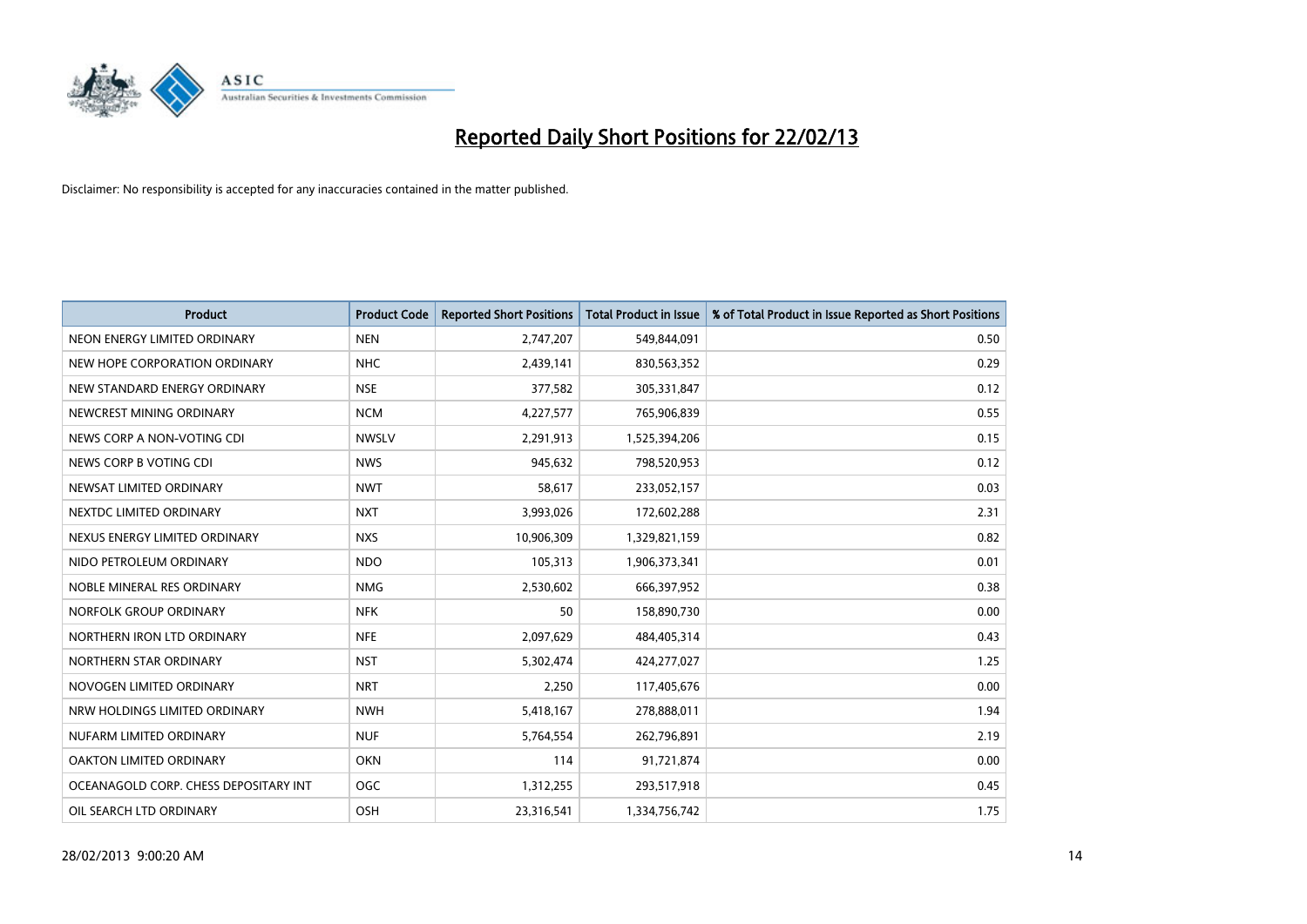

| <b>Product</b>               | <b>Product Code</b> | <b>Reported Short Positions</b> | <b>Total Product in Issue</b> | % of Total Product in Issue Reported as Short Positions |
|------------------------------|---------------------|---------------------------------|-------------------------------|---------------------------------------------------------|
| OM HOLDINGS LIMITED ORDINARY | <b>OMH</b>          | 4,036,695                       | 673,423,337                   | 0.60                                                    |
| ORICA LIMITED ORDINARY       | ORI                 | 2,660,922                       | 366,768,327                   | 0.73                                                    |
| ORIGIN ENERGY ORDINARY       | <b>ORG</b>          | 13,463,918                      | 1,094,031,475                 | 1.23                                                    |
| OROCOBRE LIMITED ORDINARY    | <b>ORE</b>          | 315,053                         | 117,745,140                   | 0.27                                                    |
| OROTONGROUP LIMITED ORDINARY | ORL                 | 21,185                          | 40,880,902                    | 0.05                                                    |
| ORPHEUS ENERGY LTD ORDINARY  | <b>OEG</b>          | 67,200                          | 130,475,919                   | 0.05                                                    |
| OZ MINERALS ORDINARY         | OZL                 | 11,239,729                      | 303,470,022                   | 3.70                                                    |
| PACIFIC BRANDS ORDINARY      | <b>PBG</b>          | 15,297,700                      | 912,915,695                   | 1.68                                                    |
| PALADIN ENERGY LTD ORDINARY  | <b>PDN</b>          | 109,339,601                     | 836,969,286                   | 13.06                                                   |
| PANAUST LIMITED ORDINARY     | <b>PNA</b>          | 2,012,704                       | 606,155,069                   | 0.33                                                    |
| PANORAMIC RESOURCES ORDINARY | PAN                 | 1,474,042                       | 256,058,555                   | 0.58                                                    |
| PAPERLINX LIMITED ORDINARY   | <b>PPX</b>          | 166,194                         | 609,280,761                   | 0.03                                                    |
| PAPILLON RES LTD ORDINARY    | PIR                 | 1,430,628                       | 297,028,210                   | 0.48                                                    |
| PATTIES FOODS LTD ORDINARY   | PFL                 | 4,290                           | 139,065,639                   | 0.00                                                    |
| PEET LIMITED ORDINARY        | <b>PPC</b>          | 3,320,246                       | 321,013,141                   | 1.03                                                    |
| PERILYA LIMITED ORDINARY     | PEM                 | 2,861                           | 769,316,426                   | 0.00                                                    |
| PERPETUAL LIMITED ORDINARY   | <b>PPT</b>          | 2,157,361                       | 41,980,678                    | 5.14                                                    |
| PERSEUS MINING LTD ORDINARY  | <b>PRU</b>          | 25,740,233                      | 457,962,088                   | 5.62                                                    |
| PHARMAXIS LTD ORDINARY       | <b>PXS</b>          | 11,566,647                      | 308,543,389                   | 3.75                                                    |
| PHOSPHAGENICS LTD. ORDINARY  | POH                 | 1,035,000                       | 1,020,215,957                 | 0.10                                                    |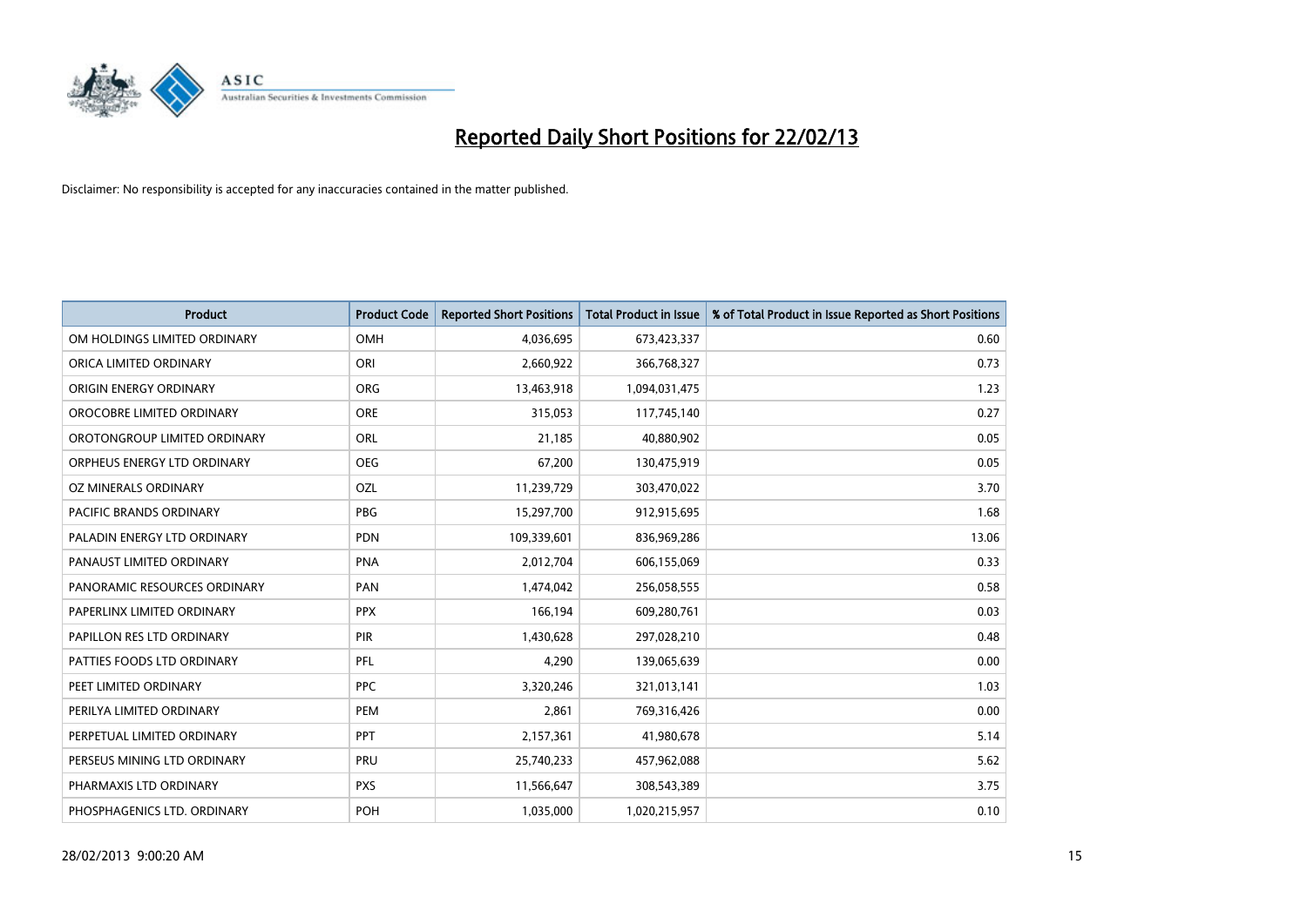

| <b>Product</b>                    | <b>Product Code</b> | <b>Reported Short Positions</b> | <b>Total Product in Issue</b> | % of Total Product in Issue Reported as Short Positions |
|-----------------------------------|---------------------|---------------------------------|-------------------------------|---------------------------------------------------------|
| PLATINUM ASSET ORDINARY           | <b>PTM</b>          | 9,118,925                       | 561,347,878                   | 1.62                                                    |
| PLATINUM AUSTRALIA ORDINARY       | <b>PLA</b>          | 836,127                         | 504,968,043                   | 0.17                                                    |
| PMI GOLD CORP CDI 1:1             | <b>PVM</b>          | 126,140                         | 127,637,501                   | 0.10                                                    |
| PMP LIMITED ORDINARY              | <b>PMP</b>          | 179,842                         | 323,781,124                   | 0.06                                                    |
| PREMIER INVESTMENTS ORDINARY      | <b>PMV</b>          | 399,845                         | 155,260,478                   | 0.26                                                    |
| PRIMA BIOMED LTD ORDINARY         | PRR                 | 3,575,000                       | 1,066,063,388                 | 0.34                                                    |
| PRIMARY HEALTH CARE ORDINARY      | <b>PRY</b>          | 16,777,661                      | 502,983,554                   | 3.34                                                    |
| PROGRAMMED ORDINARY               | <b>PRG</b>          | 240,929                         | 118,177,001                   | 0.20                                                    |
| PURA VIDA ENERGY NL ORDINARY      | <b>PVD</b>          | 157,040                         | 59,983,514                    | 0.26                                                    |
| <b>QANTAS AIRWAYS ORDINARY</b>    | QAN                 | 25,752,987                      | 2,248,150,128                 | 1.15                                                    |
| OBE INSURANCE GROUP ORDINARY      | <b>OBE</b>          | 47,171,690                      | 1,196,747,582                 | 3.94                                                    |
| ORXPHARMA LTD ORDINARY            | QRX                 | 130,762                         | 144,644,706                   | 0.09                                                    |
| <b>QUBE HOLDINGS LTD ORDINARY</b> | <b>QUB</b>          | 12,129,394                      | 926,489,845                   | 1.31                                                    |
| RAMELIUS RESOURCES ORDINARY       | <b>RMS</b>          | 5,649,403                       | 337,296,949                   | 1.67                                                    |
| RAMSAY HEALTH CARE ORDINARY       | <b>RHC</b>          | 2,293,448                       | 202,081,252                   | 1.13                                                    |
| <b>RCR TOMLINSON ORDINARY</b>     | <b>RCR</b>          | 68,154                          | 132,431,265                   | 0.05                                                    |
| <b>REA GROUP ORDINARY</b>         | <b>REA</b>          | 67,352                          | 131,714,699                   | 0.05                                                    |
| <b>RECKON LIMITED ORDINARY</b>    | <b>RKN</b>          | 452,270                         | 129,488,015                   | 0.35                                                    |
| <b>RED 5 LIMITED ORDINARY</b>     | <b>RED</b>          | 486,906                         | 135,488,008                   | 0.36                                                    |
| RED FORK ENERGY ORDINARY          | <b>RFE</b>          | 3,386,440                       | 384,951,719                   | 0.88                                                    |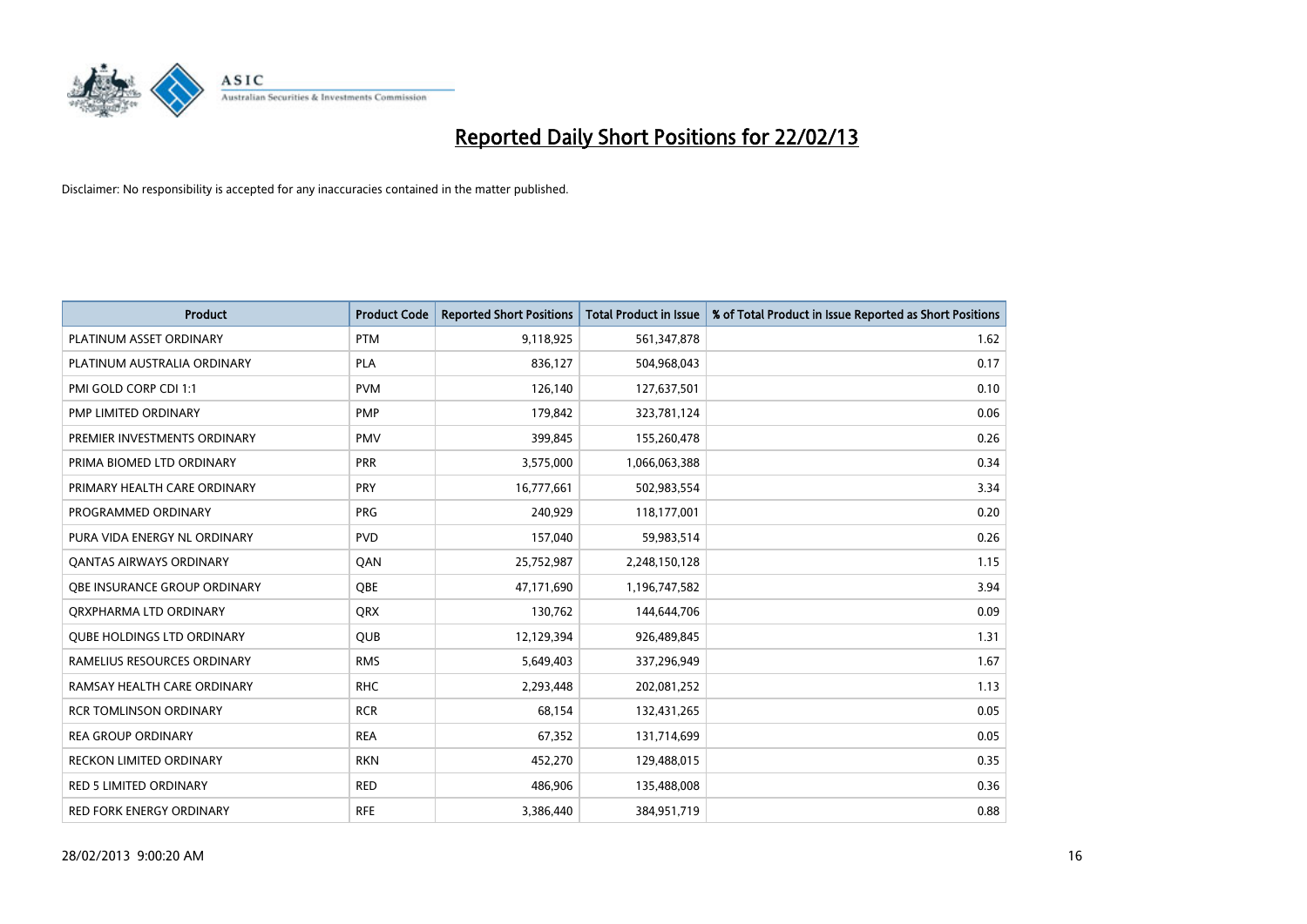

| <b>Product</b>                      | <b>Product Code</b> | <b>Reported Short Positions</b> | <b>Total Product in Issue</b> | % of Total Product in Issue Reported as Short Positions |
|-------------------------------------|---------------------|---------------------------------|-------------------------------|---------------------------------------------------------|
| REDBANK ENERGY LTD ORDINARY         | <b>AEJ</b>          | 13                              | 786,287                       | 0.00                                                    |
| REDFLEX HOLDINGS ORDINARY           | <b>RDF</b>          | 342                             | 110,762,310                   | 0.00                                                    |
| REECE AUSTRALIA LTD. ORDINARY       | <b>REH</b>          | 10,501                          | 99,600,000                    | 0.01                                                    |
| <b>REGIS RESOURCES ORDINARY</b>     | <b>RRL</b>          | 6,862,870                       | 473,975,396                   | 1.45                                                    |
| RESMED INC CDI 10:1                 | <b>RMD</b>          | 19,267,453                      | 1,556,242,300                 | 1.24                                                    |
| <b>RESOLUTE MINING ORDINARY</b>     | <b>RSG</b>          | 3,241,974                       | 643,094,224                   | 0.50                                                    |
| <b>RESOURCE GENERATION ORDINARY</b> | <b>RES</b>          | 73                              | 263,345,652                   | 0.00                                                    |
| RETAIL FOOD GROUP ORDINARY          | <b>RFG</b>          | 239,370                         | 130,087,856                   | 0.18                                                    |
| REVERSE CORP LIMITED ORDINARY       | <b>REF</b>          | 100                             | 92,382,175                    | 0.00                                                    |
| REX MINERALS LIMITED ORDINARY       | <b>RXM</b>          | 2,710,614                       | 188,907,284                   | 1.43                                                    |
| <b>RHG LIMITED ORDINARY</b>         | <b>RHG</b>          | 49,476                          | 308,483,177                   | 0.02                                                    |
| <b>RIALTO ENERGY ORDINARY</b>       | <b>RIA</b>          | 301,933                         | 672,259,992                   | 0.04                                                    |
| RIDLEY CORPORATION ORDINARY         | <b>RIC</b>          | 172,138                         | 307,817,071                   | 0.06                                                    |
| RIO TINTO LIMITED ORDINARY          | <b>RIO</b>          | 8,841,969                       | 435,758,720                   | 2.03                                                    |
| ROC OIL COMPANY ORDINARY            | <b>ROC</b>          | 1,978,093                       | 683,235,552                   | 0.29                                                    |
| <b>RURALCO HOLDINGS ORDINARY</b>    | <b>RHL</b>          | 12,000                          | 55,019,284                    | 0.02                                                    |
| SAI GLOBAL LIMITED ORDINARY         | SAI                 | 5,838,049                       | 206,963,533                   | 2.82                                                    |
| SALMAT LIMITED ORDINARY             | <b>SLM</b>          | 489,113                         | 159,812,799                   | 0.31                                                    |
| SAMSON OIL & GAS LTD ORDINARY       | SSN                 | 7,769,653                       | 1,985,896,471                 | 0.39                                                    |
| SANDFIRE RESOURCES ORDINARY         | <b>SFR</b>          | 3,790,582                       | 153,590,968                   | 2.47                                                    |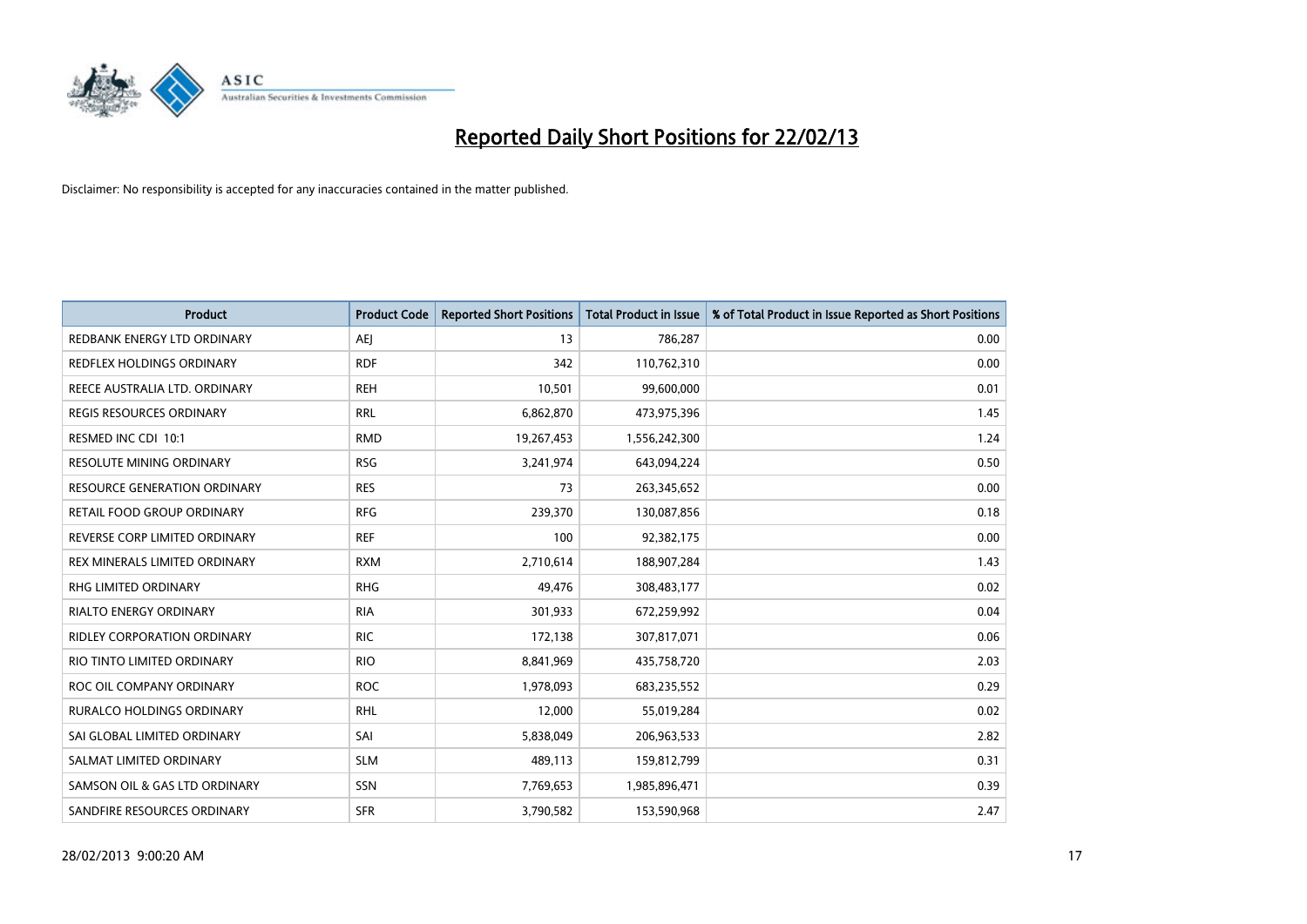

| <b>Product</b>                           | <b>Product Code</b> | <b>Reported Short Positions</b> | <b>Total Product in Issue</b> | % of Total Product in Issue Reported as Short Positions |
|------------------------------------------|---------------------|---------------------------------|-------------------------------|---------------------------------------------------------|
| <b>SANTOS LTD ORDINARY</b>               | <b>STO</b>          | 2,268,012                       | 958,897,583                   | 0.24                                                    |
| SARACEN MINERAL ORDINARY                 | <b>SAR</b>          | 12,032,124                      | 595,263,186                   | 2.02                                                    |
| SCA PROPERTY GROUP STAPLED SECURITIES    | <b>SCP</b>          | 21,074,047                      | 585,455,114                   | 3.60                                                    |
| SEDGMAN LIMITED ORDINARY                 | <b>SDM</b>          | 180,490                         | 217,623,797                   | 0.08                                                    |
| SEEK LIMITED ORDINARY                    | <b>SEK</b>          | 20,992,325                      | 337,101,307                   | 6.23                                                    |
| SENEX ENERGY LIMITED ORDINARY            | SXY                 | 1,262,741                       | 1,140,804,837                 | 0.11                                                    |
| SERVCORP LIMITED ORDINARY                | SRV                 | 16,466                          | 98,432,275                    | 0.02                                                    |
| SERVICE STREAM ORDINARY                  | <b>SSM</b>          | 100                             | 283,418,867                   | 0.00                                                    |
| SEVEN GROUP HOLDINGS ORDINARY            | <b>SVW</b>          | 3,071,039                       | 307,410,281                   | 1.00                                                    |
| SEVEN WEST MEDIA LTD ORDINARY            | <b>SWM</b>          | 17,052,021                      | 999,160,872                   | 1.71                                                    |
| SIGMA PHARMACEUTICAL ORDINARY            | <b>SIP</b>          | 3,796,371                       | 1,162,669,614                 | 0.33                                                    |
| SIGNATURE METALS LTD ORDINARY            | <b>SBL</b>          | 600                             | 2,759,575,214                 | 0.00                                                    |
| SIHAYO GOLD LIMITED ORDINARY             | <b>SIH</b>          | 1                               | 799, 377, 748                 | 0.00                                                    |
| SILEX SYSTEMS ORDINARY                   | <b>SLX</b>          | 1,341,838                       | 170,232,464                   | 0.79                                                    |
| SILVER CHEF LIMITED ORDINARY             | <b>SIV</b>          | 8,842                           | 27,222,919                    | 0.03                                                    |
| SILVER LAKE RESOURCE ORDINARY            | <b>SLR</b>          | 3,455,905                       | 379,048,750                   | 0.91                                                    |
| SIMS METAL MGMT LTD ORDINARY             | SGM                 | 10,092,531                      | 204,304,126                   | 4.94                                                    |
| SINGAPORE TELECOMM. CHESS DEPOSITARY INT | SGT                 | 11,075,773                      | 164,748,297                   | 6.72                                                    |
| SIRIUS RESOURCES NL ORDINARY             | <b>SIR</b>          | 80,274                          | 224,434,586                   | 0.04                                                    |
| SIRTEX MEDICAL ORDINARY                  | <b>SRX</b>          | 575,045                         | 55,768,136                    | 1.03                                                    |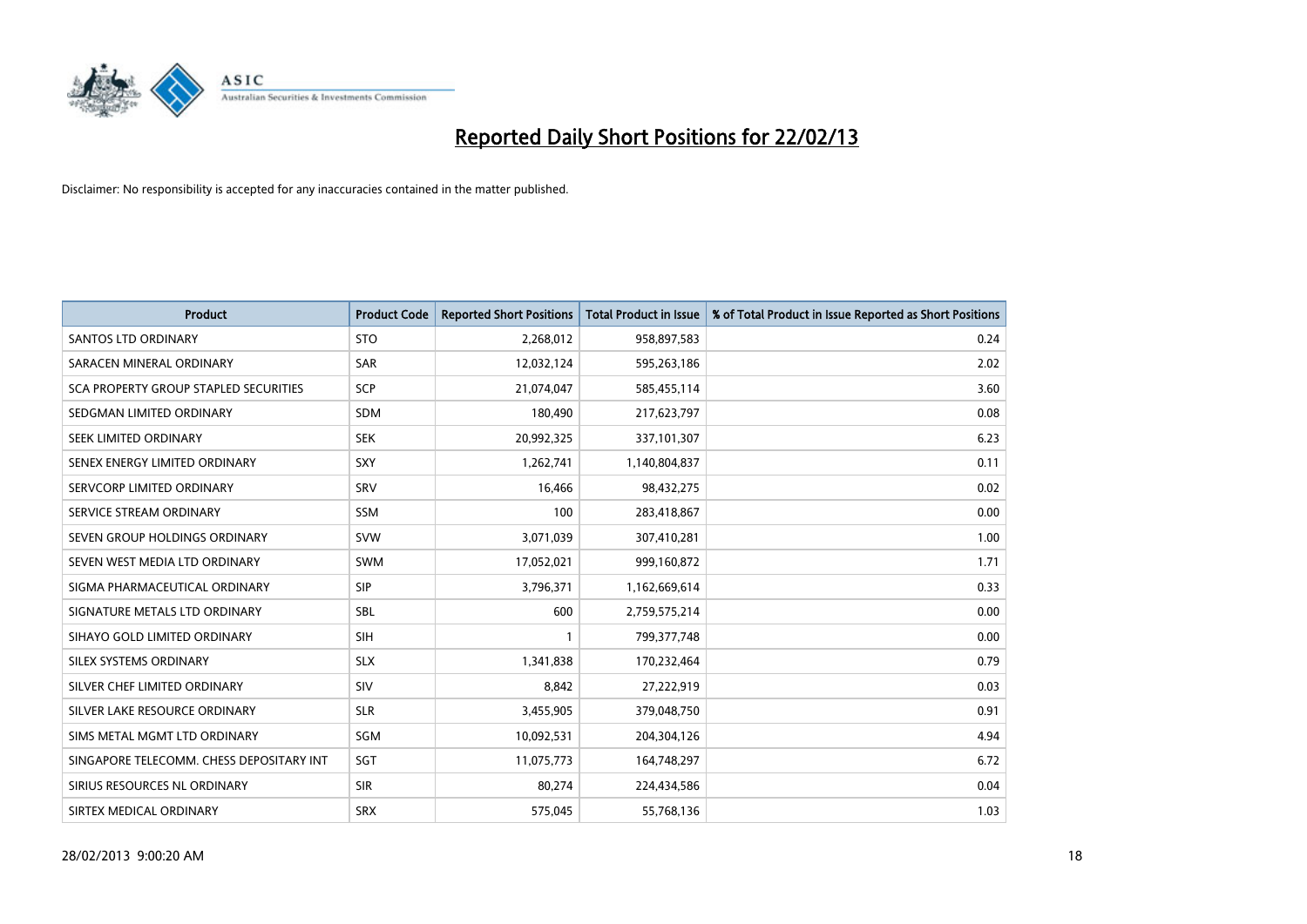

| <b>Product</b>                           | <b>Product Code</b> | <b>Reported Short Positions</b> | <b>Total Product in Issue</b> | % of Total Product in Issue Reported as Short Positions |
|------------------------------------------|---------------------|---------------------------------|-------------------------------|---------------------------------------------------------|
| SKILLED GROUP LTD ORDINARY               | <b>SKE</b>          | 3,880,260                       | 233,487,276                   | 1.66                                                    |
| SKY NETWORK ORDINARY                     | <b>SKT</b>          | 113,001                         | 389,139,785                   | 0.03                                                    |
| SKYCITY ENT GRP LTD ORDINARY             | <b>SKC</b>          | 1,003                           | 576,958,340                   | 0.00                                                    |
| <b>SLATER &amp; GORDON ORDINARY</b>      | SGH                 | 37,934                          | 170,537,215                   | 0.02                                                    |
| SMS MANAGEMENT, ORDINARY                 | <b>SMX</b>          | 3,086,423                       | 69,378,477                    | 4.45                                                    |
| SONIC HEALTHCARE ORDINARY                | SHL                 | 6,992,931                       | 396,053,681                   | 1.77                                                    |
| SOUL PATTINSON (W.H) ORDINARY            | SOL                 | 16,666                          | 239,395,320                   | 0.01                                                    |
| SP AUSNET STAPLED SECURITIES             | <b>SPN</b>          | 13,256,218                      | 3,367,543,113                 | 0.39                                                    |
| SPARK INFRASTRUCTURE STAPLED NOTE & UNIT | SKI                 | 39,558,483                      | 1,326,734,264                 | 2.98                                                    |
| SPDR 200 FUND ETF UNITS                  | <b>STW</b>          | 32,568                          | 46,951,346                    | 0.07                                                    |
| SPDR 50 FUND ETF UNITS                   | <b>SFY</b>          | 6                               | 5,541,853                     | 0.00                                                    |
| ST BARBARA LIMITED ORDINARY              | SBM                 | 7,319,206                       | 488,074,077                   | 1.50                                                    |
| STANMORE COAL LTD ORDINARY               | <b>SMR</b>          | 32,870                          | 207,827,090                   | 0.02                                                    |
| STARPHARMA HOLDINGS ORDINARY             | SPL                 | 6,855,498                       | 283,665,948                   | 2.42                                                    |
| STH CRS ELECT ENGNR ORDINARY             | <b>SXE</b>          | 108,759                         | 161,523,129                   | 0.07                                                    |
| STHN CROSS MEDIA ORDINARY                | SXL                 | 13,063,175                      | 704,858,524                   | 1.85                                                    |
| STOCKLAND UNITS/ORD STAPLED              | SGP                 | 31,156,881                      | 2,202,657,963                 | 1.41                                                    |
| STRAITS RES LTD. ORDINARY                | <b>SRO</b>          | 63,767                          | 1,164,150,159                 | 0.01                                                    |
| SUNCORP GROUP LTD ORDINARY               | <b>SUN</b>          | 6,908,964                       | 1,286,600,980                 | 0.54                                                    |
| SUNDANCE ENERGY ORDINARY                 | <b>SEA</b>          | 9,559,130                       | 278,765,141                   | 3.43                                                    |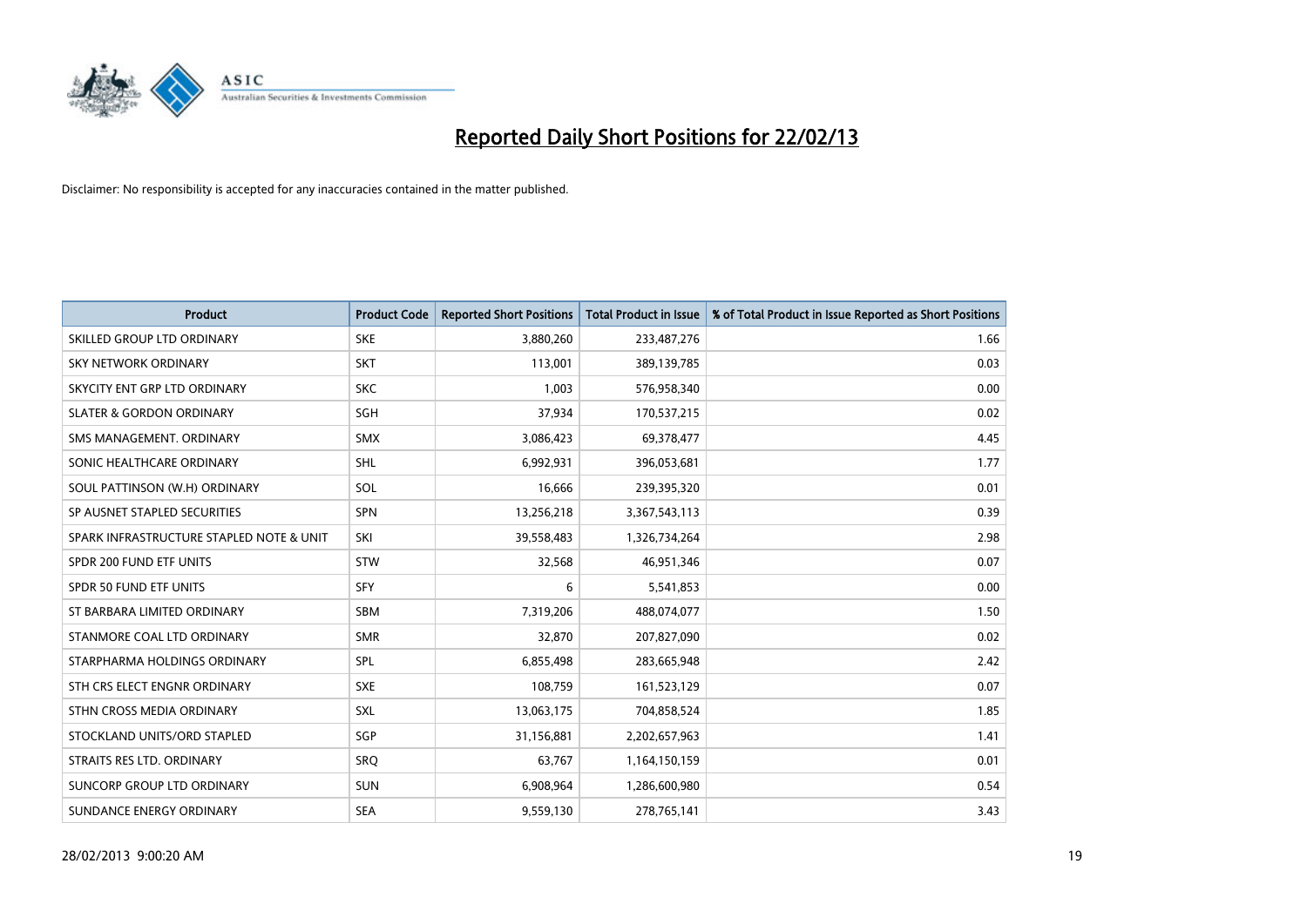

| <b>Product</b>                   | <b>Product Code</b> | <b>Reported Short Positions</b> | <b>Total Product in Issue</b> | % of Total Product in Issue Reported as Short Positions |
|----------------------------------|---------------------|---------------------------------|-------------------------------|---------------------------------------------------------|
| SUNDANCE RESOURCES ORDINARY      | <b>SDL</b>          | 1,935,785                       | 3,072,110,985                 | 0.06                                                    |
| SUNLAND GROUP LTD ORDINARY       | <b>SDG</b>          | 50,798                          | 189,417,674                   | 0.03                                                    |
| SUPER RET REP LTD ORDINARY       | <b>SUL</b>          | 530,505                         | 196,382,811                   | 0.27                                                    |
| SYD AIRPORT STAPLED US PROHIBIT. | <b>SYD</b>          | 7,204,229                       | 1,861,210,782                 | 0.39                                                    |
| SYRAH RESOURCES ORDINARY         | <b>SYR</b>          | 209,808                         | 135,952,089                   | 0.15                                                    |
| TABCORP HOLDINGS LTD ORDINARY    | <b>TAH</b>          | 15,639,519                      | 734,015,737                   | 2.13                                                    |
| TANAMI GOLD NL ORDINARY          | <b>TAM</b>          | 635,134                         | 261,132,677                   | 0.24                                                    |
| TANAMI GOLD NL RIGHTS 04-MAR-13  | <b>TAMR</b>         | 56,250                          | 326,415,847                   | 0.02                                                    |
| TAP OIL LIMITED ORDINARY         | <b>TAP</b>          | 348,374                         | 241,608,606                   | 0.14                                                    |
| TASSAL GROUP LIMITED ORDINARY    | <b>TGR</b>          | 69,896                          | 146,304,404                   | 0.05                                                    |
| TATTS GROUP LTD ORDINARY         | <b>TTS</b>          | 6,763,821                       | 1,386,351,280                 | 0.49                                                    |
| <b>TECHNOLOGY ONE ORDINARY</b>   | <b>TNE</b>          | 8,137                           | 306,620,955                   | 0.00                                                    |
| TELECOM CORPORATION ORDINARY     | <b>TEL</b>          | 7,366,455                       | 1,816,996,462                 | 0.41                                                    |
| TELSTRA CORPORATION, ORDINARY    | <b>TLS</b>          | 25,379,201                      | 12,443,074,357                | 0.20                                                    |
| TEN NETWORK HOLDINGS ORDINARY    | <b>TEN</b>          | 110,826,404                     | 2,586,970,845                 | 4.28                                                    |
| TERANGA GOLD CORP CDI 1:1        | <b>TGZ</b>          | 92,348                          | 173,843,756                   | 0.05                                                    |
| THE REJECT SHOP ORDINARY         | <b>TRS</b>          | 2,333,075                       | 26,092,220                    | 8.94                                                    |
| THORN GROUP LIMITED ORDINARY     | <b>TGA</b>          | 293,332                         | 147,584,880                   | 0.20                                                    |
| TIGER RESOURCES ORDINARY         | <b>TGS</b>          | 1,723,697                       | 673,470,269                   | 0.26                                                    |
| TOLL HOLDINGS LTD ORDINARY       | <b>TOL</b>          | 37,818,801                      | 717,133,875                   | 5.27                                                    |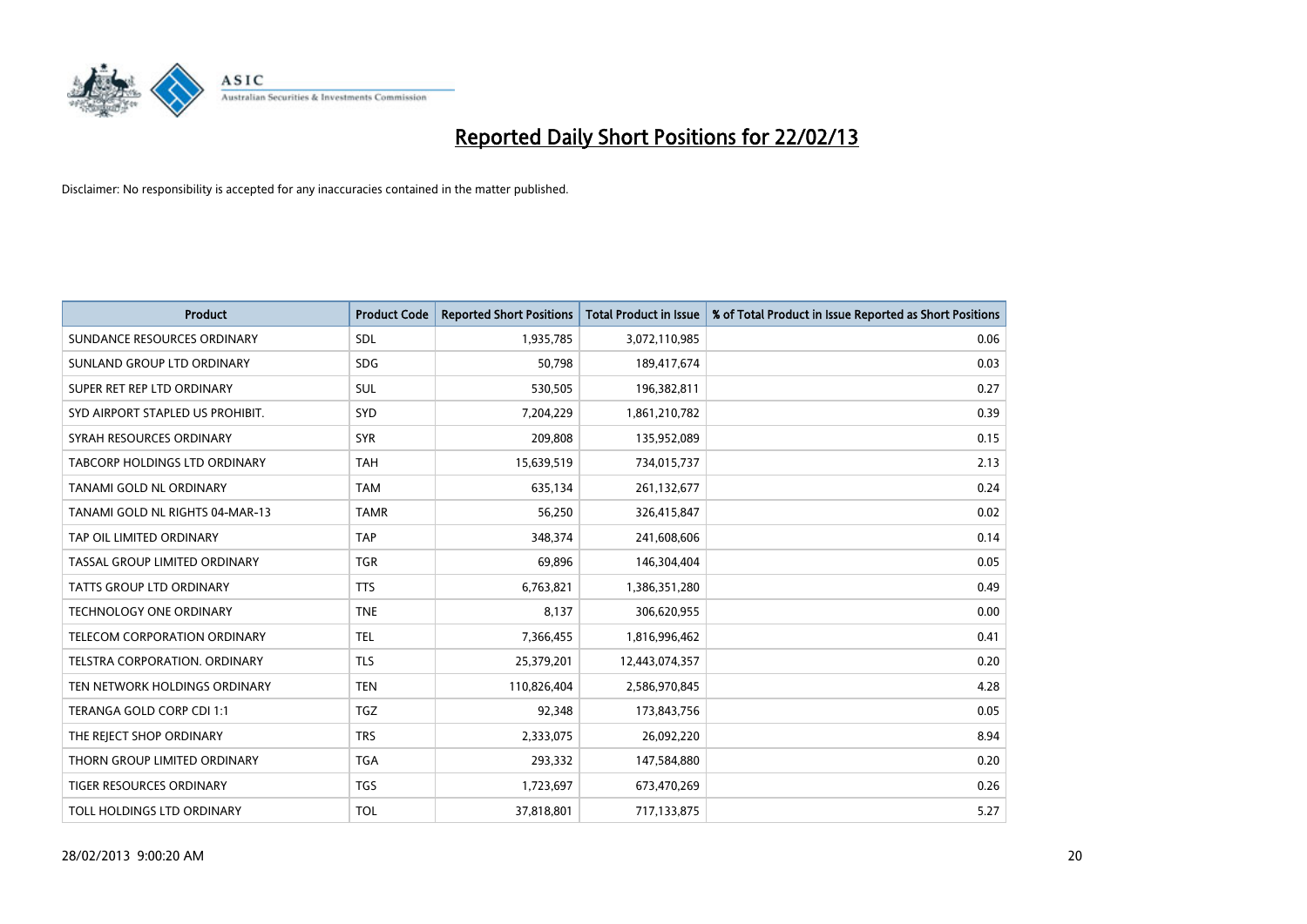

| <b>Product</b>                         | <b>Product Code</b> | <b>Reported Short Positions</b> | <b>Total Product in Issue</b> | % of Total Product in Issue Reported as Short Positions |
|----------------------------------------|---------------------|---------------------------------|-------------------------------|---------------------------------------------------------|
| TOX FREE SOLUTIONS ORDINARY            | <b>TOX</b>          | 1,066,198                       | 115,999,858                   | 0.92                                                    |
| TPG TELECOM LIMITED ORDINARY           | <b>TPM</b>          | 754,393                         | 793,808,141                   | 0.10                                                    |
| <b>TRADE ME GROUP ORDINARY</b>         | <b>TME</b>          | 1,016,076                       | 396,017,568                   | 0.26                                                    |
| TRANSFIELD SERVICES ORDINARY           | <b>TSE</b>          | 5,046,136                       | 512,457,716                   | 0.98                                                    |
| TRANSPACIFIC INDUST, ORDINARY          | <b>TPI</b>          | 10,161,125                      | 1,578,563,490                 | 0.64                                                    |
| TRANSURBAN GROUP TRIPLE STAPLED SEC.   | <b>TCL</b>          | 6,146,563                       | 1,481,594,818                 | 0.41                                                    |
| TREASURY WINE ESTATE ORDINARY          | <b>TWE</b>          | 21,609,911                      | 647,227,144                   | 3.34                                                    |
| TROY RESOURCES LTD ORDINARY            | <b>TRY</b>          | 16,254                          | 91,318,649                    | 0.02                                                    |
| <b>UGL LIMITED ORDINARY</b>            | UGL                 | 6,460,495                       | 166,315,038                   | 3.88                                                    |
| UXC LIMITED ORDINARY                   | <b>UXC</b>          | 819,862                         | 308,056,885                   | 0.27                                                    |
| VENTURE MINERALS ORDINARY              | <b>VMS</b>          | 227,760                         | 287,320,170                   | 0.08                                                    |
| <b>VIRGIN AUS HLDG LTD ORDINARY</b>    | <b>VAH</b>          | 69,498,992                      | 2,455,775,111                 | 2.83                                                    |
| VNGD AUS SHARES ETF UNITS              | <b>VAS</b>          | 771                             | 5,847,438                     | 0.01                                                    |
| <b>VOCUS COMMS LTD ORDINARY</b>        | <b>VOC</b>          | 111,496                         | 77,846,159                    | 0.14                                                    |
| <b>WATPAC LIMITED ORDINARY</b>         | <b>WTP</b>          | 214,617                         | 184,332,526                   | 0.12                                                    |
| <b>WDS LIMITED ORDINARY</b>            | <b>WDS</b>          | $\overline{7}$                  | 144,740,614                   | 0.00                                                    |
| WEBJET LIMITED ORDINARY                | <b>WEB</b>          | 180,214                         | 79,397,959                    | 0.23                                                    |
| WESFARMERS LIMITED ORDINARY            | <b>WES</b>          | 26,674,959                      | 1,006,651,982                 | 2.65                                                    |
| WESFARMERS LIMITED PARTIALLY PROTECTED | <b>WESN</b>         | 8,080                           | 150,541,616                   | 0.01                                                    |
| WESTERN AREAS LTD ORDINARY             | <b>WSA</b>          | 13,097,033                      | 196,843,803                   | 6.65                                                    |